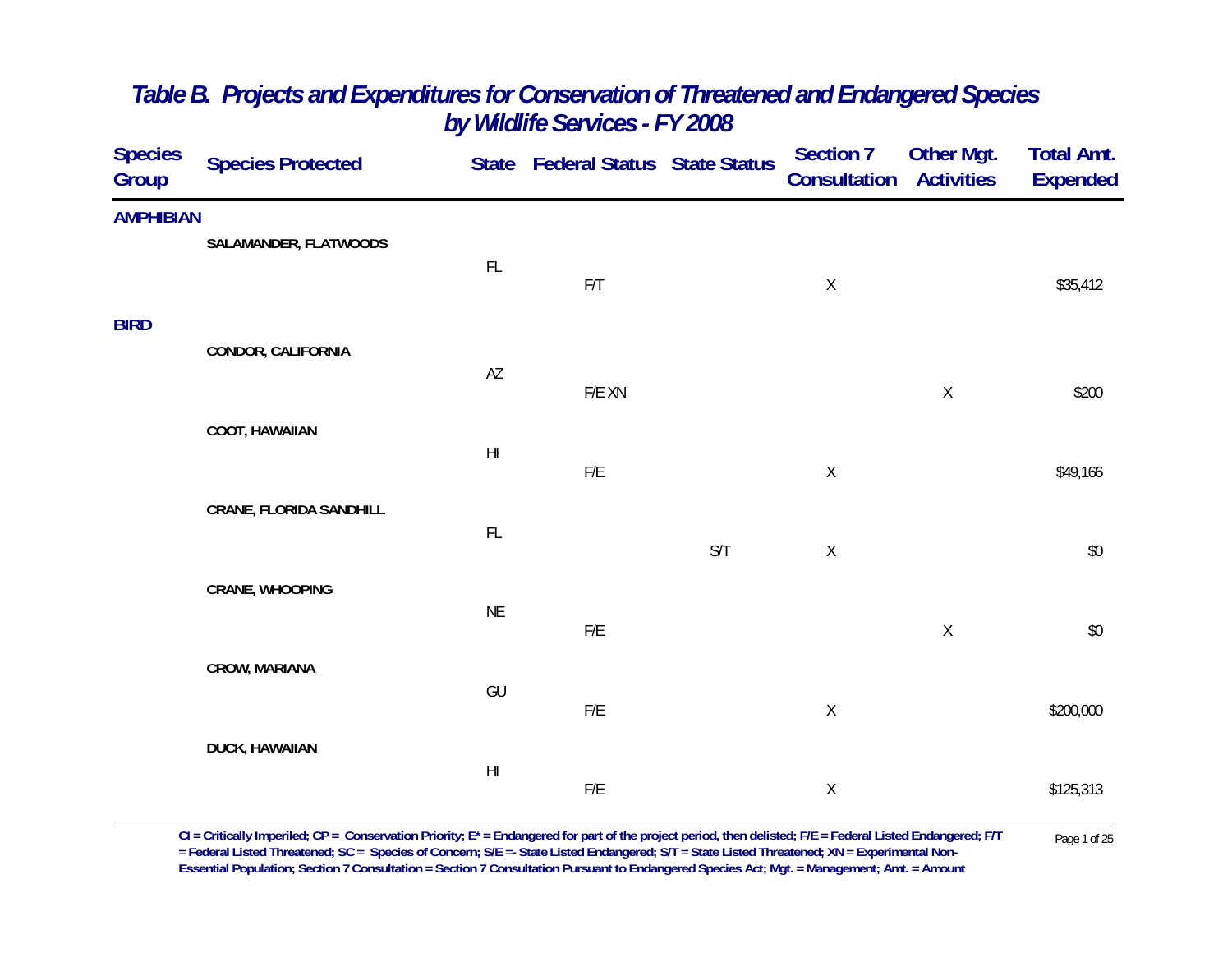| <b>Species</b><br>Group | <b>Species Protected</b> |                        | State Federal Status State Status |                         | <b>Section 7</b><br>Consultation | <b>Other Mgt.</b><br><b>Activities</b> | <b>Total Amt.</b><br><b>Expended</b> |
|-------------------------|--------------------------|------------------------|-----------------------------------|-------------------------|----------------------------------|----------------------------------------|--------------------------------------|
| <b>BIRD</b>             |                          |                        |                                   |                         |                                  |                                        |                                      |
|                         | EAGLE, BALD              | $\sf ID$               |                                   | $\mathsf{S}/\mathsf{T}$ |                                  | $\mathsf X$                            | \$7,787                              |
|                         |                          | <b>MN</b>              |                                   | ${\sf S/SC}$            | $\mathsf X$                      |                                        | \$32,500                             |
|                         |                          | <b>NE</b>              |                                   | $\mathsf{S}/\mathsf{E}$ |                                  | $\mathsf X$                            | $$0$                                 |
|                         |                          | <b>OR</b>              | $\mathsf{F}/\mathsf{T}$           |                         |                                  | $\mathsf X$                            | \$4,000                              |
|                         |                          | PA                     |                                   | $\mathsf{S}/\mathsf{E}$ | $\mathsf X$                      |                                        | \$1,050                              |
|                         |                          | <b>WY</b>              |                                   | <b>NG</b>               | $\mathsf X$                      |                                        | \$48                                 |
|                         | EGRET, GREAT             | WI                     |                                   |                         |                                  |                                        |                                      |
|                         |                          |                        |                                   | S/T                     | $\mathsf X$                      |                                        | \$2,500                              |
|                         | EIDER, STELLER'S         | $\mathsf{AK}$          |                                   |                         |                                  |                                        |                                      |
|                         |                          |                        | $\mathsf{F}/\mathsf{T}$           | ${\sf S/SC}$            | $\mathsf X$                      |                                        | \$22,984                             |
|                         | <b>FALCON, PEREGRINE</b> | WI                     |                                   |                         |                                  |                                        |                                      |
|                         | FLYCATCHER, SW WILLOW    |                        |                                   | $\mathsf{S}/\mathsf{E}$ |                                  | $\mathsf X$                            | $$0$$                                |
|                         |                          | $\mathsf{A}\mathsf{Z}$ |                                   |                         |                                  |                                        |                                      |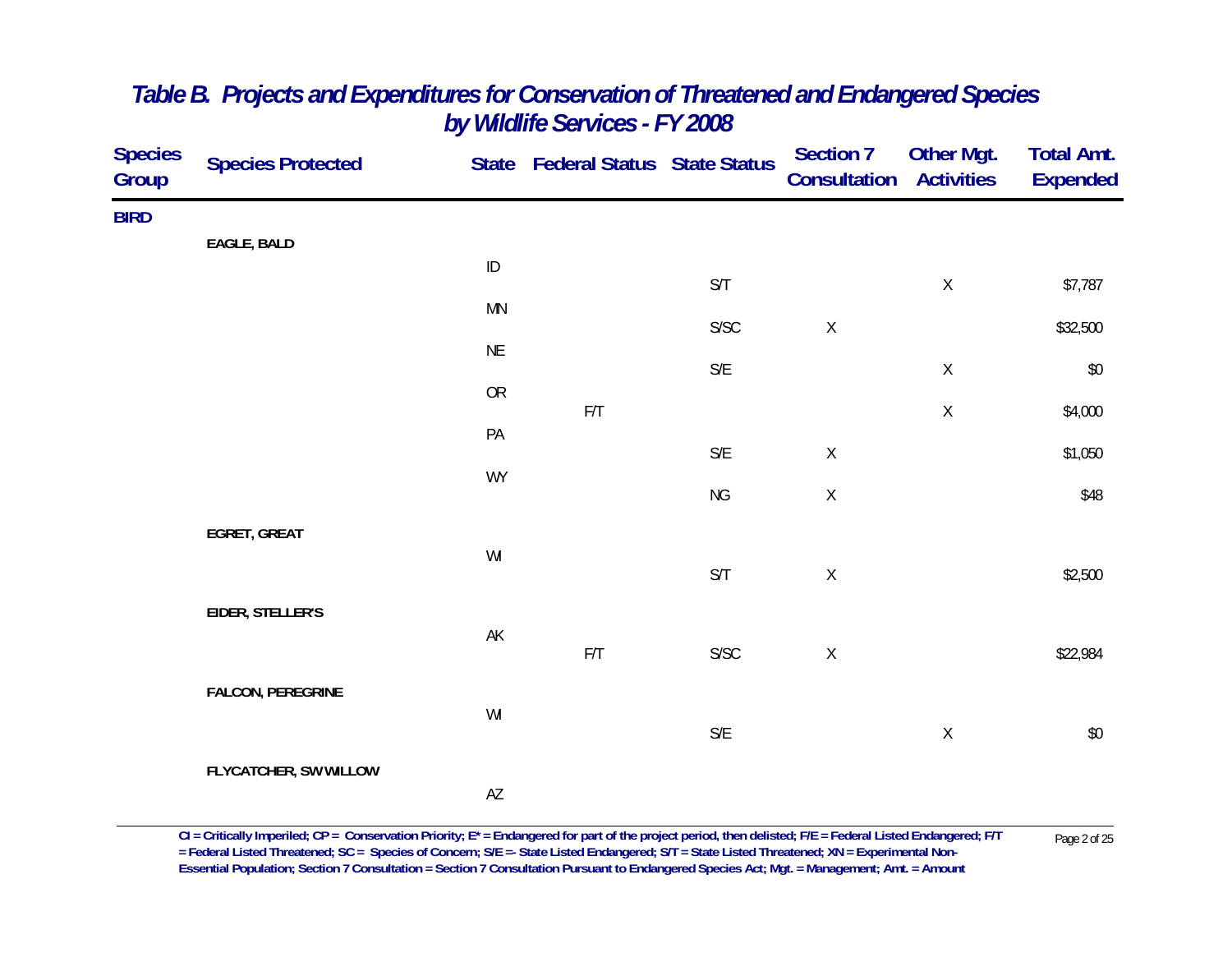| <b>Species</b><br>Group | <b>Species Protected</b>     |                        | State Federal Status State Status |     | <b>Section 7</b><br>Consultation | <b>Other Mgt.</b><br><b>Activities</b> | <b>Total Amt.</b><br><b>Expended</b> |
|-------------------------|------------------------------|------------------------|-----------------------------------|-----|----------------------------------|----------------------------------------|--------------------------------------|
| <b>BIRD</b>             | FLYCATCHER, SW WILLOW        |                        |                                   |     |                                  |                                        |                                      |
|                         |                              | AZ                     | ${\sf F/E}$                       |     |                                  | $\mathsf X$                            | \$1,355                              |
|                         | <b>GOOSE, HAWAIIAN</b>       | $\mathsf{H}\mathsf{I}$ |                                   |     |                                  |                                        |                                      |
|                         | <b>GROUSE, GUNNISON SAGE</b> |                        | F/E                               |     | $\mathsf X$                      |                                        | \$6,559                              |
|                         |                              | UT                     |                                   | S/S | $\mathsf X$                      |                                        | \$13,500                             |
|                         | HAWK, HAWAIIAN               | $\mathsf{H}\mathsf{I}$ |                                   |     |                                  |                                        |                                      |
|                         | MOORHEN, HAWAIIAN COMMON     |                        | ${\sf F/E}$                       |     | $\mathsf X$                      |                                        | \$2,039                              |
|                         |                              | $\mathsf{H}\mathsf{I}$ | ${\sf F/E}$                       |     | $\mathsf X$                      |                                        | \$47,127                             |
|                         | MURRELET, MARBLED            | CA                     |                                   |     |                                  |                                        |                                      |
|                         | PELICAN, AMERICAN WHITE      |                        | F/T                               | S/E | $\mathsf X$                      |                                        | \$11,953                             |
|                         |                              | WI                     |                                   | S/T | $\mathsf X$                      |                                        | \$2,500                              |
|                         | PELICAN, BROWN               |                        |                                   |     |                                  |                                        |                                      |

CI = Critically Imperiled; CP = Conservation Priority; E\* = Endangered for part of the project period, then delisted; F/E = Federal Listed Endangered; F/T Page 3 of 25<br>= Federal Listed Threatened; SC = Species of Concern; **Essential Population; Section 7 Consultation = Section 7 Consultation Pursuant to Endangered Species Act; Mgt. = Management; Amt. = Amount**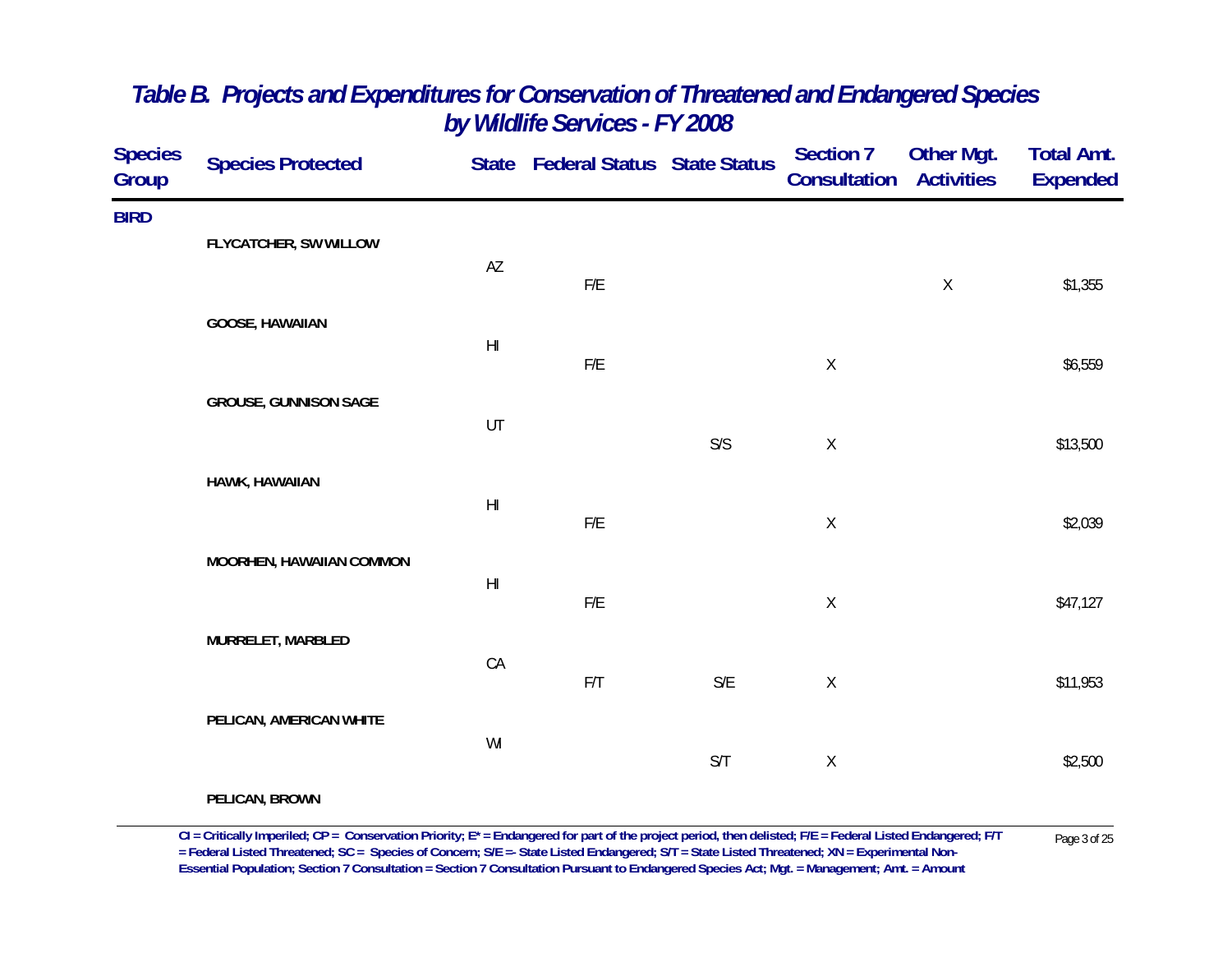| <b>Species</b><br>Group | <b>Species Protected</b>   |                                                                                        | State Federal Status State Status |                         | <b>Section 7</b><br><b>Consultation</b> | <b>Other Mgt.</b><br><b>Activities</b> | <b>Total Amt.</b><br><b>Expended</b> |
|-------------------------|----------------------------|----------------------------------------------------------------------------------------|-----------------------------------|-------------------------|-----------------------------------------|----------------------------------------|--------------------------------------|
| <b>BIRD</b>             |                            |                                                                                        |                                   |                         |                                         |                                        |                                      |
|                         | PELICAN, BROWN             | TX                                                                                     |                                   |                         |                                         |                                        |                                      |
|                         |                            |                                                                                        | ${\sf F/E}$                       | $\mathsf{S}/\mathsf{E}$ | $\mathsf X$                             |                                        | \$2,730                              |
|                         | PLOVER, PIPING             |                                                                                        |                                   |                         |                                         |                                        |                                      |
|                         |                            | $\mathsf{FL}$                                                                          | ${\sf F/E}$                       |                         | $\mathsf X$                             |                                        | \$17,284                             |
|                         |                            | MA                                                                                     | $\mathsf{F}/\mathsf{T}$           | $\mathsf{S}/\mathsf{T}$ | $\mathsf X$                             | $\mathsf X$                            | \$5,890                              |
|                         |                            | ME                                                                                     | F/T                               | $\mathsf{S}/\mathsf{E}$ | $\mathsf X$                             |                                        | \$14,362                             |
|                         |                            | $\mathsf{MI}% _{T}=\mathsf{M}_{T}\!\left( a,b\right) ,\ \mathsf{M}_{T}=\mathsf{M}_{T}$ | ${\sf F/E}$                       | $\mathsf{S}/\mathsf{E}$ | $\mathsf X$                             |                                        | \$3,976                              |
|                         |                            | MT                                                                                     |                                   |                         |                                         |                                        |                                      |
|                         |                            | $\rm NC$                                                                               | $\mathsf{F}/\mathsf{T}$           | $\mathsf{S}/\mathsf{T}$ |                                         | $\mathsf X$                            | \$253                                |
|                         |                            | <b>NE</b>                                                                              | F/T                               |                         | $\mathsf X$                             | Χ                                      | \$1,807                              |
|                         |                            | <b>NH</b>                                                                              | F/E                               |                         | $\mathsf X$                             |                                        | \$12,000                             |
|                         |                            |                                                                                        | ${\sf F/E}$                       |                         | $\mathsf X$                             |                                        | \$7,760                              |
|                         |                            | $\mathsf{NJ}$                                                                          | $F/E$                             |                         | $\mathsf X$                             |                                        | \$22,073                             |
|                         |                            | <b>NY</b>                                                                              | $\mathsf{F}/\mathsf{T}$           |                         | $\mathsf X$                             |                                        | \$1,628                              |
|                         | PLOVER, SOUTHEASTERN SNOWY |                                                                                        |                                   |                         |                                         |                                        |                                      |
|                         |                            | FL                                                                                     |                                   |                         |                                         |                                        |                                      |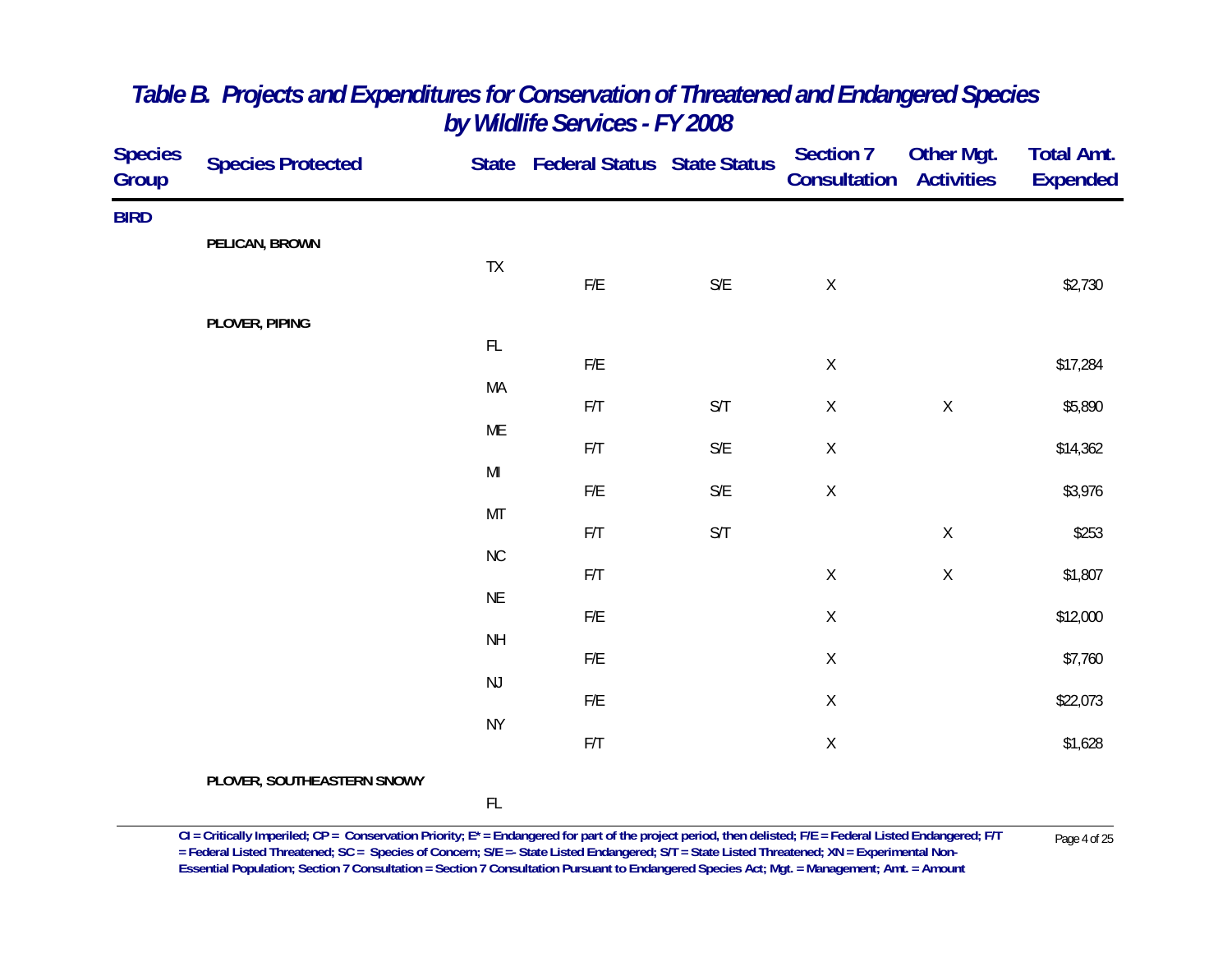| <b>Species</b><br>Group | <b>Species Protected</b>            |               | State Federal Status State Status |                         | <b>Section 7</b><br>Consultation | Other Mgt.<br><b>Activities</b> | <b>Total Amt.</b><br><b>Expended</b> |
|-------------------------|-------------------------------------|---------------|-----------------------------------|-------------------------|----------------------------------|---------------------------------|--------------------------------------|
| <b>BIRD</b>             |                                     |               |                                   |                         |                                  |                                 |                                      |
|                         | PLOVER, SOUTHEASTERN SNOWY          | $\mathsf{FL}$ |                                   |                         |                                  |                                 |                                      |
|                         |                                     |               |                                   | S/T                     | $\mathsf X$                      |                                 | \$17,444                             |
|                         | PLOVER, WESTERN SNOWY               |               |                                   |                         |                                  |                                 |                                      |
|                         |                                     | CA            | F/T                               |                         | $\mathsf X$                      |                                 | \$189,853                            |
|                         |                                     | OR            | F/T                               |                         | $\sf X$                          |                                 | \$90,000                             |
|                         | PRAIRIE-CHICKEN, ATTWATER'S GREATER |               |                                   |                         |                                  |                                 |                                      |
|                         |                                     | TX            | $\mathsf{F}/\mathsf{E}$           | $\mathsf{S}/\mathsf{E}$ | $\mathsf X$                      |                                 | \$7,500                              |
|                         | RAIL, CALIFORNIA CLAPPER            |               |                                   |                         |                                  |                                 |                                      |
|                         |                                     | CA            | F/E                               | $\mathsf{S}/\mathsf{E}$ | $\mathsf X$                      |                                 | \$149,469                            |
|                         | RAIL, GUAM                          |               |                                   |                         |                                  |                                 |                                      |
|                         |                                     | GU            | F/E                               |                         | $\mathsf X$                      |                                 | \$200,000                            |
|                         | RAIL, LIGHT FOOTED CLAPPER          |               |                                   |                         |                                  |                                 |                                      |
|                         |                                     | CA            | ${\sf F/E}$                       | $\mathsf{S}/\mathsf{E}$ | $\mathsf X$                      |                                 | \$42,768                             |
|                         | <b>SKIMMER, BLACK</b>               |               |                                   |                         |                                  |                                 |                                      |
|                         |                                     | <b>NC</b>     |                                   | S/T                     | $\mathsf X$                      | $\mathsf X$                     | \$1,807                              |
|                         |                                     |               |                                   |                         |                                  |                                 |                                      |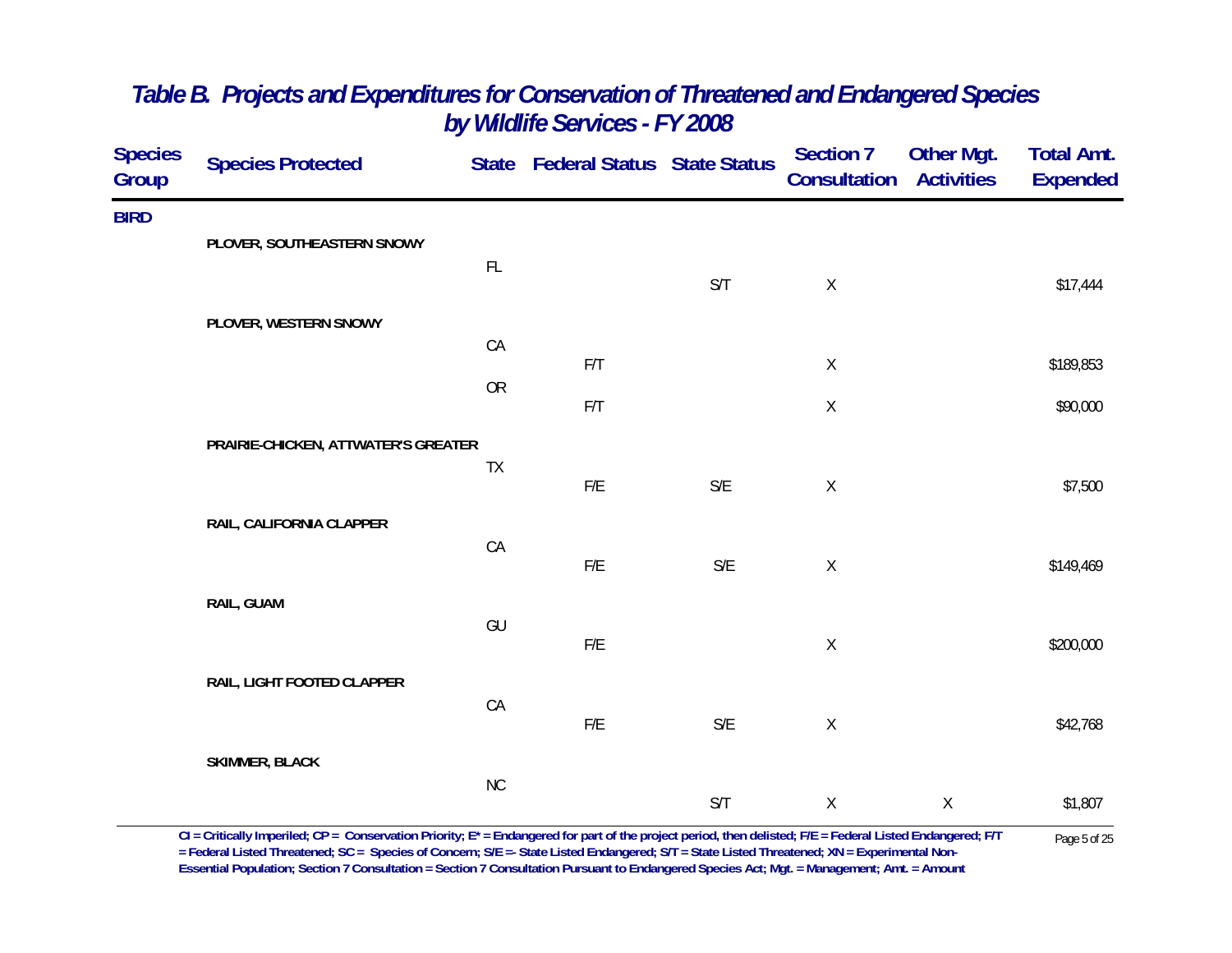| <b>Species</b><br>Group | <b>Species Protected</b>     |                | State Federal Status State Status |                         | Section 7<br><b>Consultation Activities</b> | Other Mgt.  | <b>Total Amt.</b><br><b>Expended</b> |
|-------------------------|------------------------------|----------------|-----------------------------------|-------------------------|---------------------------------------------|-------------|--------------------------------------|
| <b>BIRD</b>             |                              |                |                                   |                         |                                             |             |                                      |
|                         | <b>SKIMMER, BLACK</b>        | NJ             |                                   | $\mathsf{S}/\mathsf{E}$ | $\mathsf X$                                 |             | \$500                                |
|                         | SPARROW, FLORIDA GRASSHOPPER |                |                                   |                         |                                             |             |                                      |
|                         |                              | FL             | ${\sf F/E}$                       |                         | $\mathsf X$                                 |             | \$90,511                             |
|                         | STARLING, MICRONESIAN        | GU             |                                   |                         |                                             |             |                                      |
|                         |                              |                |                                   | $\mathsf{S}/\mathsf{E}$ | $\mathsf X$                                 | $\mathsf X$ | $\$0$                                |
|                         | STILT, HAWAIIAN              | H <sub>l</sub> |                                   |                         |                                             |             |                                      |
|                         | STORK, WOOD                  |                | ${\sf F/E}$                       |                         | $\mathsf X$                                 |             | \$90,208                             |
|                         |                              | $\mathsf{FL}$  | ${\sf F/E}$                       | $\mathsf{S}/\mathsf{E}$ | $\mathsf X$                                 |             | \$12,500                             |
|                         | SWIFTLET, MARIANA GRAY       |                |                                   |                         |                                             |             |                                      |
|                         |                              | GU             | ${\sf F/E}$                       |                         | $\mathsf X$                                 |             | \$121,000                            |
|                         | <b>TERN, ARCTIC</b>          |                |                                   |                         |                                             |             |                                      |
|                         |                              | MA             |                                   | S/SC                    | $\mathsf X$                                 |             | \$750                                |
|                         | $T = 0.1128115801114177407$  |                |                                   |                         |                                             |             |                                      |

**TERN, CALIFORNIA LEAST**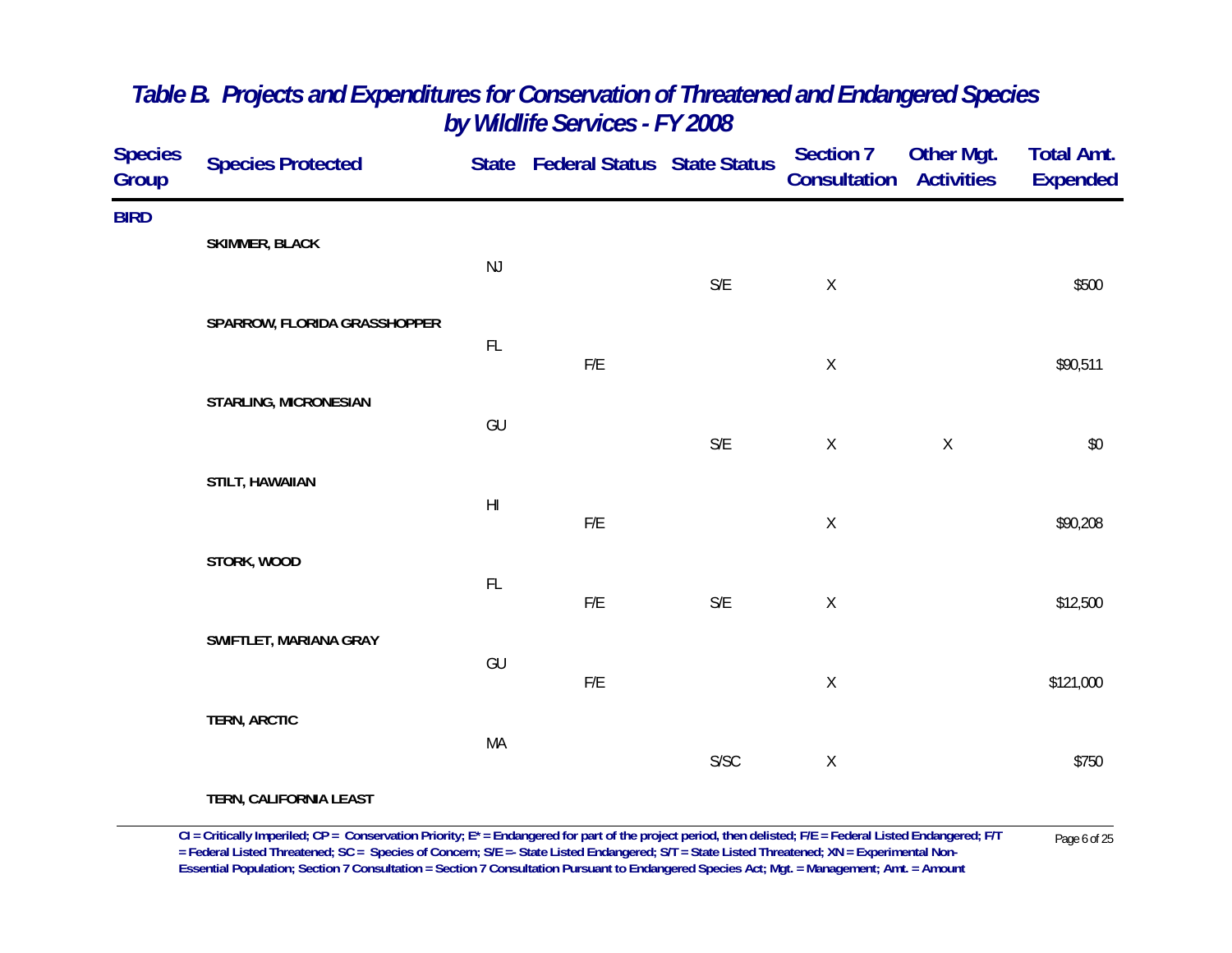| <b>Species</b><br>Group | <b>Species Protected</b> |                 | State Federal Status State Status |                         | <b>Section 7</b><br>Consultation | Other Mgt.<br><b>Activities</b> | <b>Total Amt.</b><br><b>Expended</b> |
|-------------------------|--------------------------|-----------------|-----------------------------------|-------------------------|----------------------------------|---------------------------------|--------------------------------------|
| <b>BIRD</b>             |                          |                 |                                   |                         |                                  |                                 |                                      |
|                         | TERN, CALIFORNIA LEAST   | CA              |                                   |                         |                                  |                                 |                                      |
|                         |                          |                 | ${\sf F/E}$                       | $\mathsf{S}/\mathsf{E}$ | $\mathsf X$                      |                                 | \$194,320                            |
|                         | TERN, COMMON             |                 |                                   |                         |                                  |                                 |                                      |
|                         |                          | MA              |                                   | ${\sf S/SC}$            | $\mathsf X$                      | $\mathsf X$                     | \$790                                |
|                         |                          | MN              |                                   | $\mathsf{S}/\mathsf{T}$ | $\mathsf X$                      |                                 | \$2,900                              |
|                         |                          | ${\sf NC}$      |                                   | S/T                     | $\mathsf X$                      | $\mathsf X$                     | \$1,807                              |
|                         |                          | $\mathsf{NH}\,$ |                                   | $\mathsf{S}/\mathsf{E}$ | $\mathsf X$                      |                                 | \$300                                |
|                         | TERN, GULL-BILLED        |                 |                                   |                         |                                  |                                 |                                      |
|                         |                          | $\rm{NC}$       |                                   |                         |                                  |                                 |                                      |
|                         |                          |                 |                                   | $\mathsf{S}/\mathsf{T}$ | $\mathsf X$                      | $\mathsf X$                     | \$1,807                              |
|                         | TERN, LEAST              | $\mathsf{FL}$   |                                   |                         |                                  |                                 |                                      |
|                         |                          | ${\sf IN}$      |                                   | $\mathsf{S}/\mathsf{T}$ | $\mathsf X$                      |                                 | \$19,444                             |
|                         |                          |                 | F/E                               | $\mathsf{S}/\mathsf{E}$ |                                  | $\mathsf X$                     | \$1,200                              |
|                         |                          | MA              |                                   | ${\sf S/SC}$            | $\mathsf X$                      | $\mathsf X$                     | \$5,890                              |
|                         |                          | ME              |                                   | $\mathsf{S}/\mathsf{E}$ | $\mathsf X$                      |                                 | \$14,362                             |
|                         |                          | MT              |                                   |                         |                                  |                                 |                                      |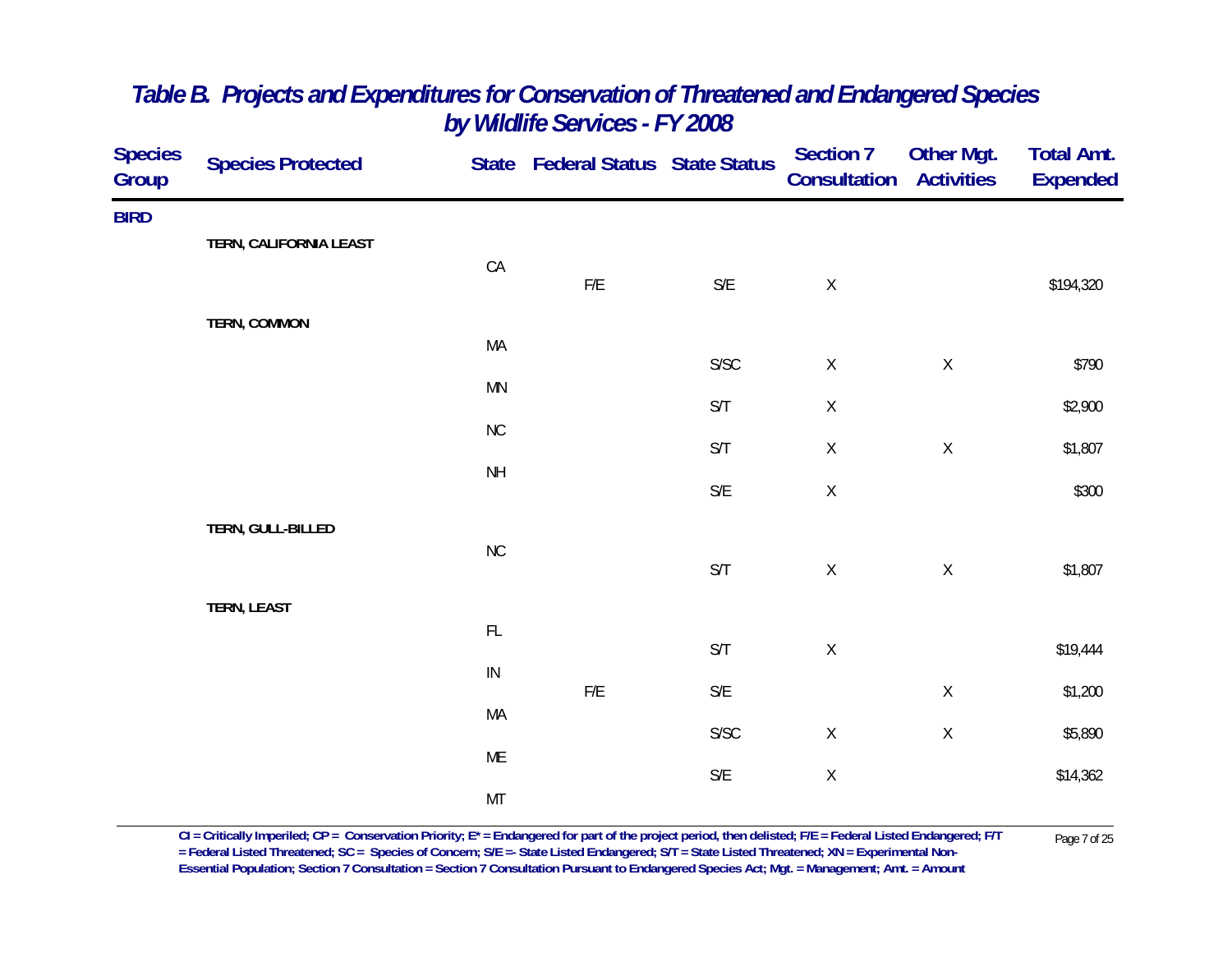| <b>Species</b><br>Group | <b>Species Protected</b>   |                 | State Federal Status State Status |                         | Section 7<br>Consultation | Other Mgt.<br><b>Activities</b> | <b>Total Amt.</b><br><b>Expended</b> |
|-------------------------|----------------------------|-----------------|-----------------------------------|-------------------------|---------------------------|---------------------------------|--------------------------------------|
| <b>BIRD</b>             |                            |                 |                                   |                         |                           |                                 |                                      |
|                         | <b>TERN, LEAST</b>         | MT              |                                   |                         |                           |                                 |                                      |
|                         |                            | $\rm NC$        | F/E                               | $\mathsf{S}/\mathsf{E}$ |                           | $\mathsf X$                     | \$253                                |
|                         |                            |                 |                                   | ${\sf S/SC}$            | $\mathsf X$               | $\mathsf X$                     | \$1,807                              |
|                         |                            | $\sf NE$        | $F/E$                             |                         | $\mathsf X$               |                                 | \$12,000                             |
|                         |                            | $\mathsf{NJ}$   |                                   | $\mathsf{S}/\mathsf{E}$ | $\mathsf X$               |                                 | \$1,000                              |
|                         |                            | <b>NY</b>       |                                   | $\mathsf{S}/\mathsf{T}$ | $\mathsf X$               |                                 | \$543                                |
|                         | <b>TERN, ROSEATE</b>       |                 |                                   |                         |                           |                                 |                                      |
|                         |                            | $C$ T           |                                   |                         |                           |                                 |                                      |
|                         |                            | $\mathsf{FL}$   | ${\sf F/E}$                       | $\mathsf{S}/\mathsf{E}$ | $\mathsf X$               |                                 | \$3,200                              |
|                         |                            | MA              | ${\sf F/E}$                       |                         | $\mathsf X$               |                                 | \$11,200                             |
|                         |                            |                 | ${\sf F/E}$                       | $\mathsf{S}/\mathsf{E}$ |                           | $\mathsf X$                     | \$40                                 |
|                         |                            | ${\sf NC}$      | ${\sf F/E}$                       |                         | $\mathsf X$               | $\mathsf X$                     | \$1,807                              |
|                         |                            | $\mathsf{NH}\,$ | ${\sf F/E}$                       |                         | $\mathsf X$               |                                 | \$500                                |
|                         | <b>VIREO, LEAST BELL'S</b> |                 |                                   |                         |                           |                                 |                                      |
|                         |                            | CA              | ${\sf F/E}$                       | $\mathsf{S}/\mathsf{E}$ | $\mathsf X$               |                                 | \$3,661                              |
|                         |                            |                 |                                   |                         |                           |                                 |                                      |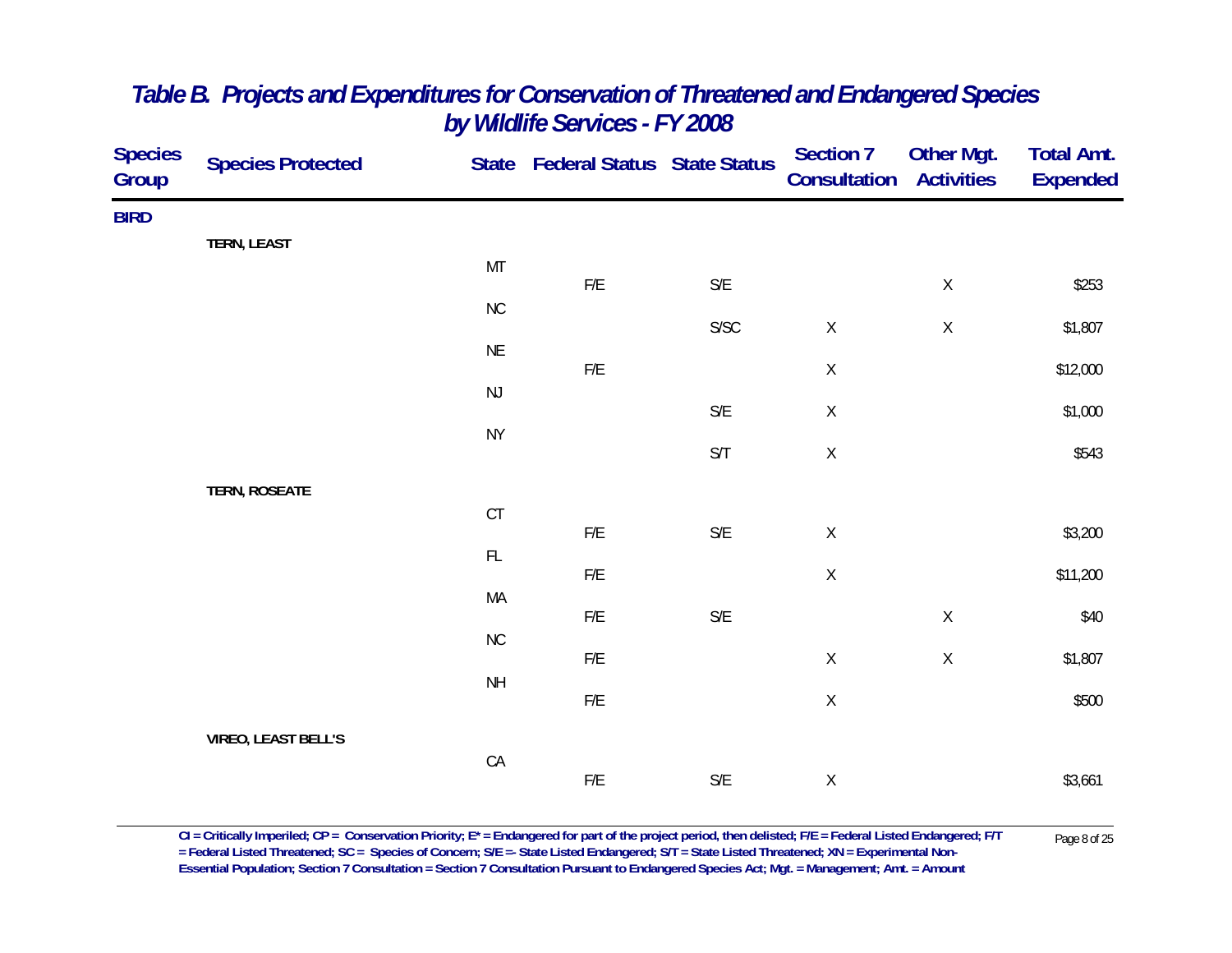| <b>Species</b><br>Group | <b>Species Protected</b>   |                                                                                                             | State Federal Status State Status |                         | Section 7<br>Consultation | <b>Other Mgt.</b><br><b>Activities</b> | <b>Total Amt.</b><br><b>Expended</b> |
|-------------------------|----------------------------|-------------------------------------------------------------------------------------------------------------|-----------------------------------|-------------------------|---------------------------|----------------------------------------|--------------------------------------|
| <b>BIRD</b>             |                            |                                                                                                             |                                   |                         |                           |                                        |                                      |
|                         | WARBLER, GOLDEN-CHEEKED    | TX                                                                                                          |                                   |                         |                           |                                        |                                      |
|                         |                            |                                                                                                             | F/E                               | $\mathsf{S}/\mathsf{E}$ |                           | $\mathsf X$                            | \$2,000                              |
|                         | <b>WARBLER, KIRTLAND'S</b> | $\mathsf{MI}% _{T}=\mathsf{M}_{T}\!\left( a,b\right) ,\ \mathsf{M}_{T}=\mathsf{M}_{T}\!\left( a,b\right) ,$ |                                   |                         |                           |                                        |                                      |
|                         |                            | WI                                                                                                          | F/E                               | $\mathsf{S}/\mathsf{E}$ | $\mathsf X$               |                                        | \$4,793                              |
|                         |                            |                                                                                                             | F/E                               | $\mathsf{S}/\mathsf{E}$ | $\mathsf X$               |                                        | \$3,586                              |
| <b>BIVALVE</b>          |                            |                                                                                                             |                                   |                         |                           |                                        |                                      |
|                         | PEARLSHELL, LOUISIANA      | LA                                                                                                          |                                   |                         |                           |                                        |                                      |
|                         |                            |                                                                                                             | F/T                               | S/T                     | $\mathsf X$               |                                        | \$23,537                             |
| <b>FISH</b>             | DACE, BLACKSIDE            |                                                                                                             |                                   |                         |                           |                                        |                                      |
|                         |                            | KY                                                                                                          | F/T                               |                         | $\mathsf X$               |                                        | \$10,000                             |
|                         | DACE, MOAPA                |                                                                                                             |                                   |                         |                           |                                        |                                      |
|                         |                            | <b>NV</b>                                                                                                   | ${\sf F/E}$                       |                         | $\mathsf X$               |                                        | \$2,500                              |
|                         | DARTER, OKALOOSA           |                                                                                                             |                                   |                         |                           |                                        |                                      |
|                         |                            | $\mathsf{FL}$                                                                                               |                                   |                         |                           |                                        |                                      |
|                         |                            |                                                                                                             | F/E                               |                         | $\mathsf X$               |                                        | \$6,434                              |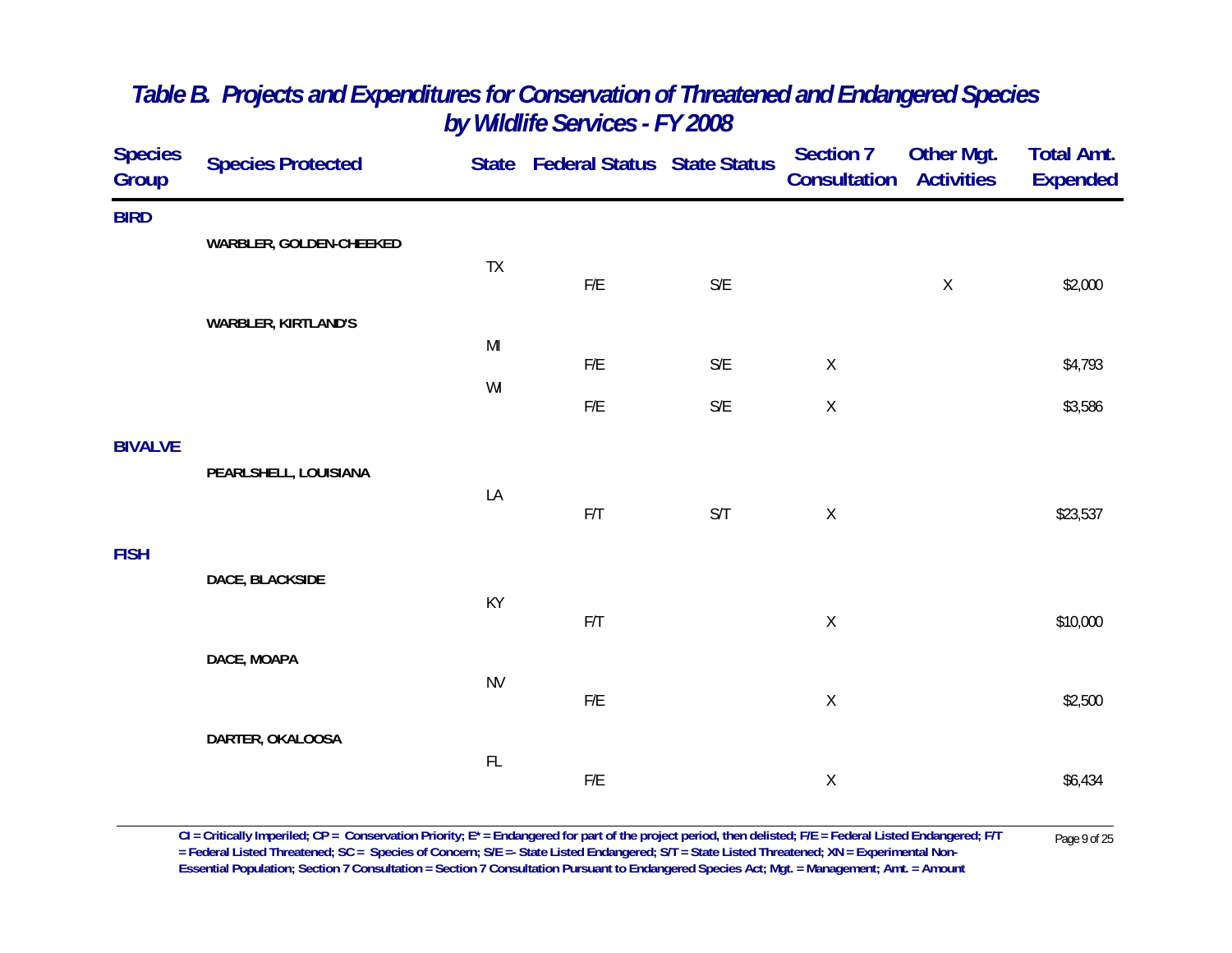| <b>Species</b><br><b>Group</b> | <b>Species Protected</b> |                        | State Federal Status State Status |                         | <b>Section 7</b><br>Consultation | <b>Other Mgt.</b><br><b>Activities</b> | <b>Total Amt.</b><br><b>Expended</b> |
|--------------------------------|--------------------------|------------------------|-----------------------------------|-------------------------|----------------------------------|----------------------------------------|--------------------------------------|
| <b>FISH</b>                    |                          |                        |                                   |                         |                                  |                                        |                                      |
|                                | DARTER, WATERCRESS       | AL                     |                                   |                         |                                  |                                        |                                      |
|                                |                          |                        | ${\sf F/E}$                       | $\mathsf{S}/\mathsf{E}$ |                                  | $\mathsf X$                            | \$320                                |
|                                | <b>SALMON, ATLANTIC</b>  | ME                     |                                   |                         |                                  |                                        |                                      |
|                                |                          |                        | ${\sf F/E}$                       |                         |                                  | $\mathsf X$                            | \$240                                |
|                                | SALMON, CHINOOK          | $\sf ID$               |                                   |                         |                                  |                                        |                                      |
|                                |                          | WA                     | F/T                               | $\mathsf{S}/\mathsf{T}$ |                                  | $\mathsf X$                            | \$288                                |
|                                |                          |                        | ${\sf F/E}$                       |                         | $\mathsf X$                      |                                        | \$337,294                            |
|                                | SALMON, SOCKEYE          | $\sf ID$               |                                   |                         |                                  |                                        |                                      |
|                                |                          | WA                     | F/E                               | $\mathsf{S}/\mathsf{E}$ |                                  | $\mathsf X$                            | \$288                                |
|                                |                          |                        | F/T                               |                         | $\mathsf X$                      |                                        | \$337,294                            |
|                                | <b>STEELHEAD</b>         |                        |                                   |                         |                                  |                                        |                                      |
|                                |                          | $\sf ID$               | $\mathsf{F}/\mathsf{T}$           | $\mathsf{S}/\mathsf{T}$ |                                  | $\mathsf X$                            | \$288                                |
|                                |                          | WA                     | ${\sf F/E}$                       |                         | $\mathsf X$                      |                                        | \$337,294                            |
|                                | TROUT, APACHE            |                        |                                   |                         |                                  |                                        |                                      |
|                                |                          | $\mathsf{A}\mathsf{Z}$ |                                   |                         |                                  |                                        |                                      |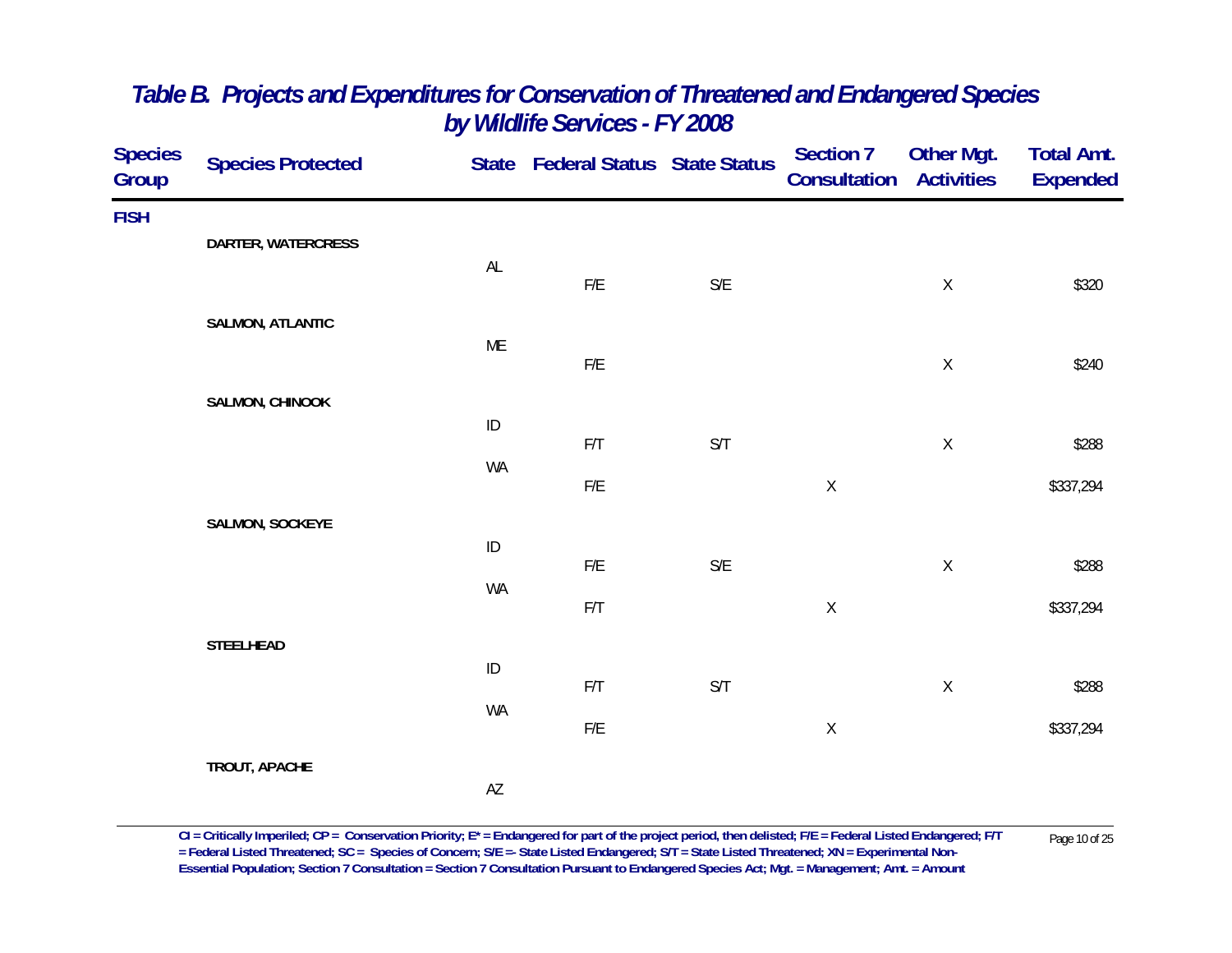| <b>Species</b><br>Group | <b>Species Protected</b>        |            | State Federal Status State Status |                         | <b>Section 7</b><br><b>Consultation</b> | Other Mgt.<br><b>Activities</b> | <b>Total Amt.</b><br><b>Expended</b> |
|-------------------------|---------------------------------|------------|-----------------------------------|-------------------------|-----------------------------------------|---------------------------------|--------------------------------------|
| <b>FISH</b>             | TROUT, APACHE                   |            |                                   |                         |                                         |                                 |                                      |
|                         |                                 | AZ         | F/T                               |                         |                                         | $\mathsf X$                     | \$1,316                              |
|                         | TROUT, BULL                     | ID         |                                   |                         |                                         |                                 |                                      |
|                         | TROUT, LAHONTAN CUTTHROAT       |            | F/T                               | S/T                     |                                         | $\mathsf X$                     | \$852                                |
|                         |                                 | OR         |                                   | S/T                     | $\mathsf X$                             |                                 | \$5,000                              |
| <b>INSECT</b>           | <b>BEETLE, AMERICAN BURYING</b> |            |                                   |                         |                                         |                                 |                                      |
|                         |                                 | <b>NE</b>  | F/E                               |                         |                                         | $\mathsf{X}$                    | \$0                                  |
|                         | <b>BUTTERFLY, KARNER BLUE</b>   | <b>NH</b>  |                                   |                         |                                         |                                 |                                      |
|                         |                                 |            | F/E                               |                         | $\mathsf X$                             |                                 | \$1,810                              |
| <b>MAMMAL</b>           | <b>BAT, INDIANA</b>             |            |                                   |                         |                                         |                                 |                                      |
|                         |                                 | ${\sf IN}$ | ${\sf F/E}$                       | $\mathsf{S}/\mathsf{E}$ |                                         | $\mathsf X$                     | \$1,000                              |
|                         | <b>BAT, LESSER LONG-NOSED</b>   | AZ         |                                   |                         |                                         |                                 |                                      |
|                         |                                 |            |                                   |                         |                                         |                                 |                                      |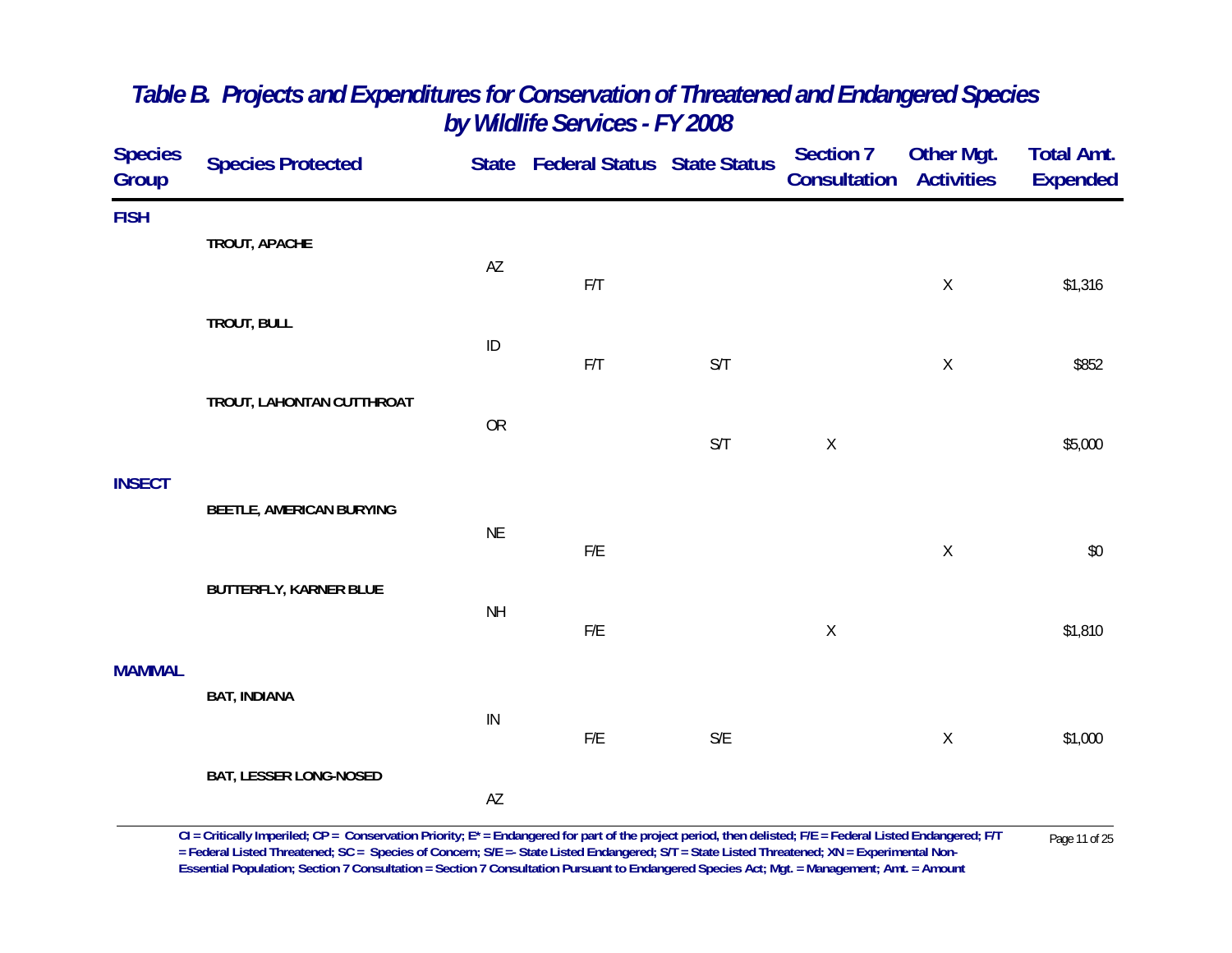| <b>Species</b><br>Group | <b>Species Protected</b>      |           | State Federal Status State Status |                         | <b>Section 7</b><br>Consultation | Other Mgt.<br><b>Activities</b> | <b>Total Amt.</b><br><b>Expended</b> |
|-------------------------|-------------------------------|-----------|-----------------------------------|-------------------------|----------------------------------|---------------------------------|--------------------------------------|
| <b>MAMMAL</b>           |                               |           |                                   |                         |                                  |                                 |                                      |
|                         | <b>BAT, LESSER LONG-NOSED</b> |           |                                   |                         |                                  |                                 |                                      |
|                         |                               | AZ        | F/E                               |                         |                                  | $\mathsf X$                     | \$4,000                              |
|                         | <b>BAT, MARIANA FRUIT</b>     |           |                                   |                         |                                  |                                 |                                      |
|                         |                               | GU        |                                   |                         |                                  |                                 |                                      |
|                         |                               |           | F/T                               |                         | $\mathsf X$                      |                                 | \$45,000                             |
|                         | <b>BEAR, GRIZZLY</b>          |           |                                   |                         |                                  |                                 |                                      |
|                         |                               | $\sf ID$  |                                   | S/T                     |                                  |                                 |                                      |
|                         |                               |           | F/T                               | $\mathsf{S}/\mathsf{T}$ | $\mathsf X$<br>$\mathsf X$       |                                 | \$4,167<br>\$311                     |
|                         |                               |           |                                   | $\mathsf{S}/\mathsf{T}$ |                                  | $\mathsf X$                     | \$8,826                              |
|                         |                               |           | F/T                               | S/T                     |                                  | $\mathsf X$                     | \$7,892                              |
|                         |                               | MT        |                                   |                         |                                  |                                 |                                      |
|                         |                               | <b>WY</b> | F/T                               | ${\sf S/SC}$            | $\mathsf X$                      | $\mathsf X$                     | \$18,413                             |
|                         |                               |           |                                   | TGA                     | $\mathsf X$                      |                                 | \$1,925                              |
|                         | <b>BEAR, LOUISIANA BLACK</b>  |           |                                   |                         |                                  |                                 |                                      |
|                         |                               | LA        |                                   |                         |                                  |                                 |                                      |
|                         |                               |           | F/T                               | S/T                     | $\mathsf X$                      |                                 | \$10,000                             |
|                         |                               | <b>MS</b> | ${\sf F/E}$                       | $\mathsf E$             |                                  | Χ                               | \$600                                |
|                         | CHIPMUNK, PALMER'S            |           |                                   |                         |                                  |                                 |                                      |
|                         |                               | <b>NV</b> |                                   |                         |                                  |                                 |                                      |
|                         |                               |           |                                   | S/CP                    | $\mathsf X$                      |                                 | \$10,990                             |
|                         |                               |           |                                   |                         |                                  |                                 |                                      |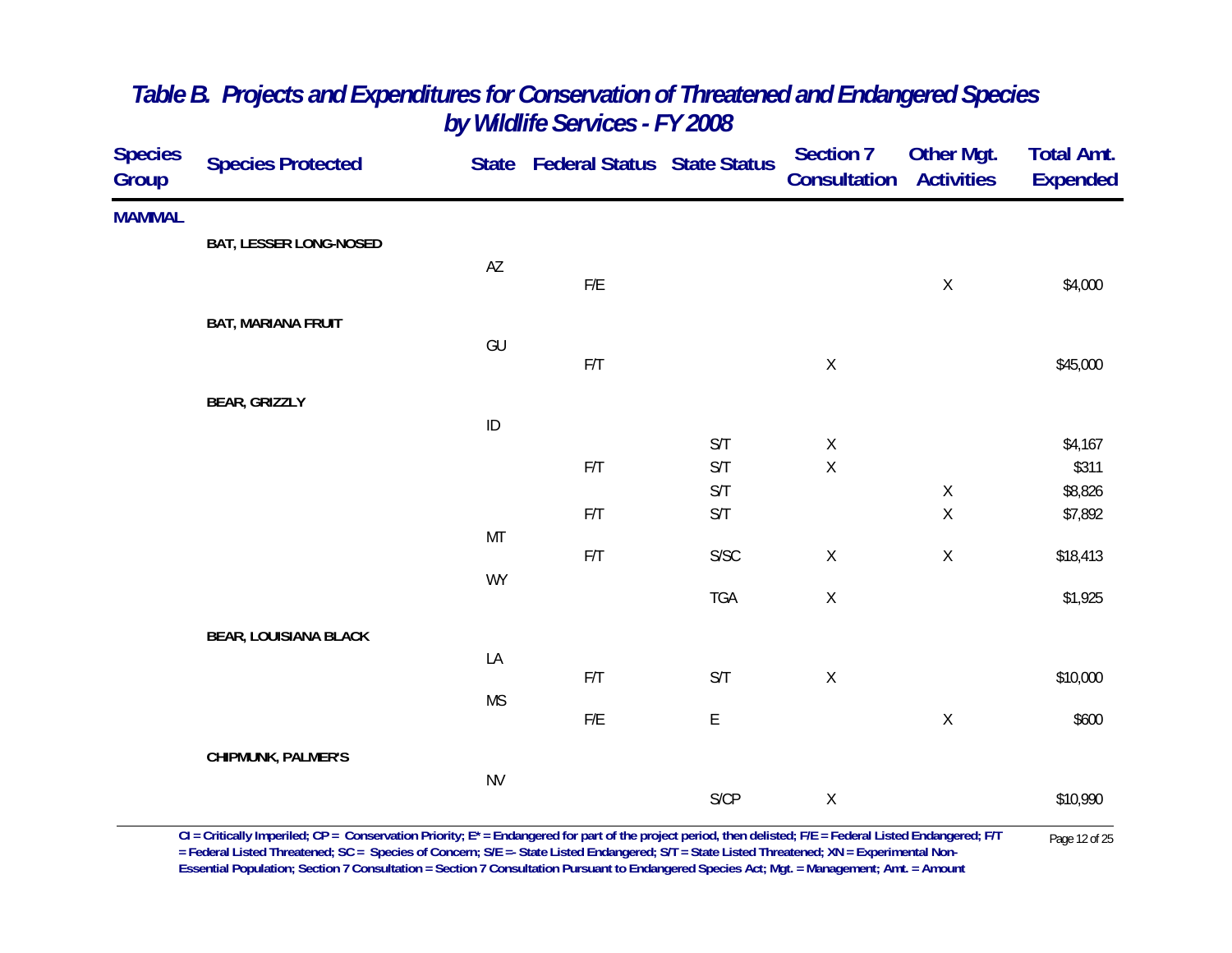| <b>Species</b><br>Group | <b>Species Protected</b>     |                        | State Federal Status State Status |                         | <b>Section 7</b><br>Consultation | Other Mgt.<br><b>Activities</b> | <b>Total Amt.</b><br><b>Expended</b> |
|-------------------------|------------------------------|------------------------|-----------------------------------|-------------------------|----------------------------------|---------------------------------|--------------------------------------|
| <b>MAMMAL</b>           |                              |                        |                                   |                         |                                  |                                 |                                      |
|                         | CHIPMUNK, PALMER'S           |                        |                                   |                         |                                  |                                 |                                      |
|                         | DEER, COLUMBIAN WHITE-TAILED |                        |                                   |                         |                                  |                                 |                                      |
|                         |                              | ${\sf OR}$             | F/E                               |                         | $\mathsf X$                      |                                 | \$14,000                             |
|                         |                              | WA                     |                                   |                         |                                  |                                 |                                      |
|                         |                              |                        | $\mathsf{F}/\mathsf{E}$           |                         | $\mathsf X$                      |                                 | \$40,785                             |
|                         | FERRET, BLACK-FOOTED         | $\mathsf{A}\mathsf{Z}$ |                                   |                         |                                  |                                 |                                      |
|                         |                              |                        | $F/E$ XN                          |                         |                                  |                                 | \$7,500                              |
|                         |                              | CO                     | $\mathsf{F}/\mathsf{E}$           |                         | $\mathsf X$                      |                                 | \$1,186                              |
|                         |                              | MT                     | F/E                               | $\mathsf{S}/\mathsf{E}$ |                                  |                                 |                                      |
|                         |                              | UT                     |                                   |                         |                                  | $\mathsf X$                     | \$1,047                              |
|                         |                              |                        | $\mathsf{F}/\mathsf{E}$           |                         | $\mathsf X$                      |                                 | \$9,800                              |
|                         | FOX, KIT                     |                        |                                   |                         |                                  |                                 |                                      |
|                         |                              | OR                     |                                   | $\mathsf{S}/\mathsf{T}$ |                                  | $\mathsf X$                     | \$1,800                              |
|                         | FOX, SWIFT                   |                        |                                   |                         |                                  |                                 |                                      |
|                         |                              | $\sf NE$               |                                   |                         |                                  |                                 |                                      |
|                         |                              |                        |                                   | $\mathsf{S}/\mathsf{E}$ |                                  | $\mathsf X$                     | $$0$$                                |
|                         | <b>JAGUAR</b>                |                        |                                   |                         |                                  |                                 |                                      |
|                         |                              | $\mathsf{A}\mathsf{Z}$ |                                   |                         |                                  |                                 |                                      |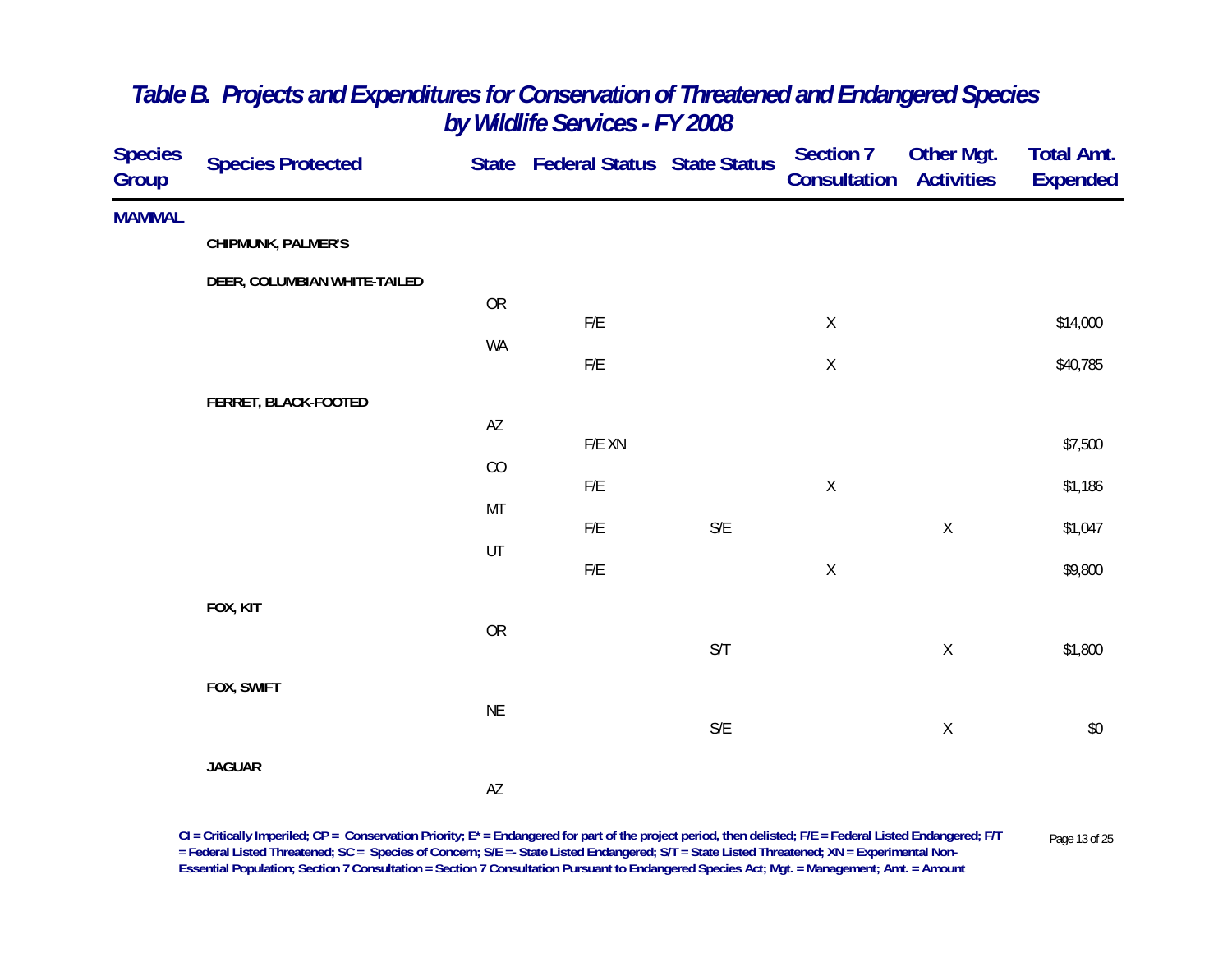| <b>Species</b><br>Group | <b>Species Protected</b> |                        | State Federal Status State Status |                                                                 | <b>Section 7</b><br><b>Consultation Activities</b> | Other Mgt.  | <b>Total Amt.</b><br><b>Expended</b> |
|-------------------------|--------------------------|------------------------|-----------------------------------|-----------------------------------------------------------------|----------------------------------------------------|-------------|--------------------------------------|
| <b>MAMMAL</b>           |                          |                        |                                   |                                                                 |                                                    |             |                                      |
|                         | <b>JAGUAR</b>            | $\mathsf{A}\mathsf{Z}$ | ${\sf F/E}$                       |                                                                 |                                                    | $\mathsf X$ | \$4,326                              |
|                         |                          | <b>NM</b>              | ${\sf F/E}$                       | $\ensuremath{\mathsf{S}}\xspace/\ensuremath{\mathsf{R}}\xspace$ | $\mathsf X$                                        |             | \$6,000                              |
|                         | LYNX, CANADA             |                        |                                   |                                                                 |                                                    |             |                                      |
|                         |                          | $\rm CO$               | F/T                               |                                                                 | $\mathsf X$                                        |             | \$1,028                              |
|                         |                          | $\sf ID$               | F/T                               | $\ensuremath{\mathsf{S}}/\ensuremath{\mathsf{T}}$               |                                                    | $\mathsf X$ | \$15,722                             |
|                         |                          | ME                     | F/T                               |                                                                 |                                                    | $\mathsf X$ | \$1,200                              |
|                         |                          | <b>MN</b>              | F/T                               |                                                                 |                                                    | $\mathsf X$ | \$2,500                              |
|                         |                          | MT                     | F/T                               | ${\sf S/SC}$                                                    |                                                    | $\mathsf X$ | \$1,391                              |
|                         |                          | <b>OR</b>              | F/T                               |                                                                 |                                                    | $\mathsf X$ | \$2,000                              |
|                         |                          | <b>WY</b>              | $\mathsf{F}/\mathsf{T}$           | $\ensuremath{\mathsf{S}}/\ensuremath{\mathsf{T}}$               |                                                    | $\mathsf X$ | \$800                                |
|                         | MOUSE, ANASTASIA ISLAND  |                        |                                   |                                                                 |                                                    |             |                                      |
|                         |                          | $\mathsf{FL}$          | F/E                               |                                                                 | $\mathsf X$                                        |             | \$6,108                              |
|                         | MOUSE, CHOCTAWAHATCHEE   |                        |                                   |                                                                 |                                                    |             |                                      |
|                         |                          | $\mathsf{FL}$          |                                   |                                                                 |                                                    |             |                                      |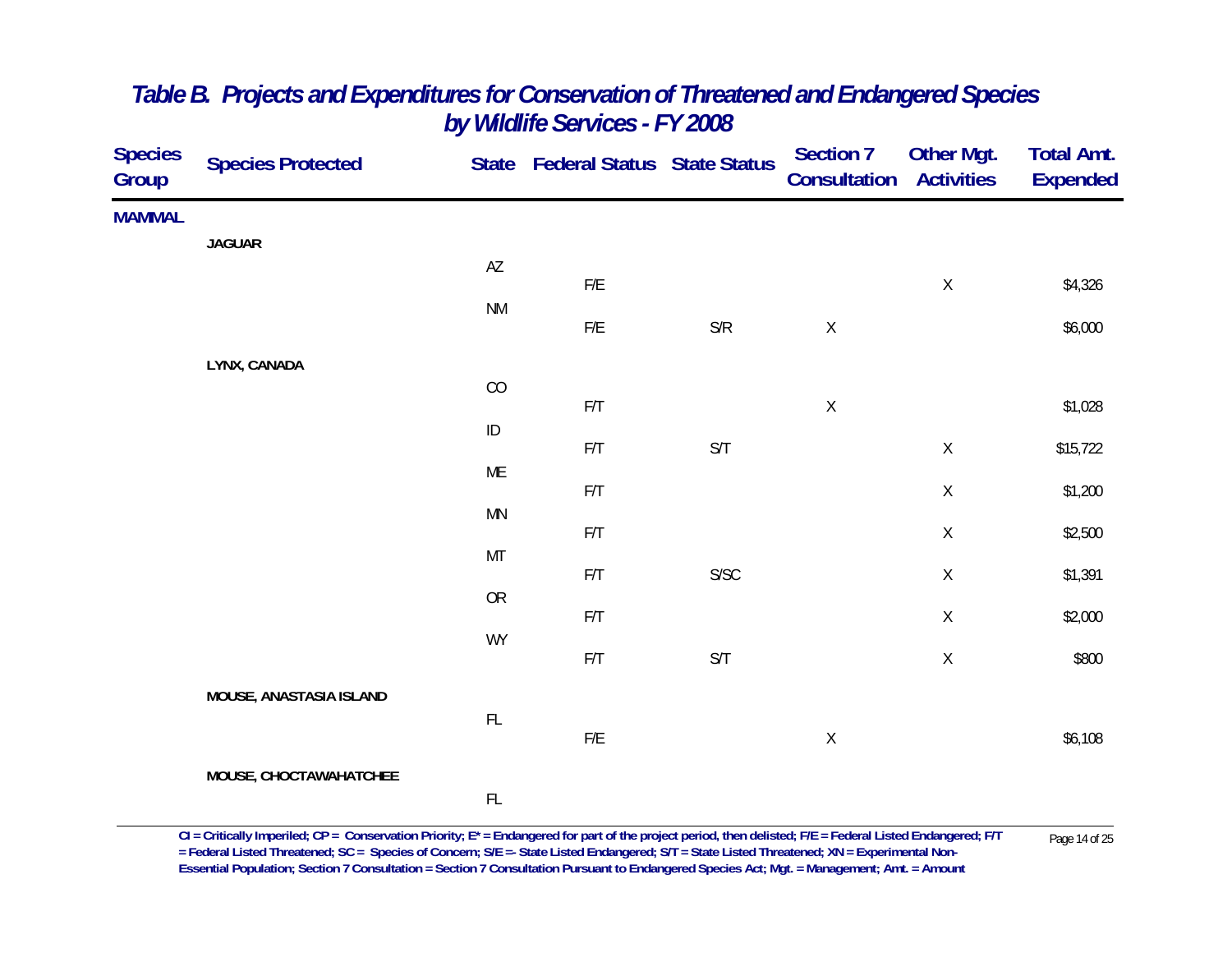| <b>Species</b><br>Group | <b>Species Protected</b>  |               | State Federal Status State Status |                         | <b>Section 7</b><br>Consultation | <b>Other Mgt.</b><br><b>Activities</b> | <b>Total Amt.</b><br><b>Expended</b> |
|-------------------------|---------------------------|---------------|-----------------------------------|-------------------------|----------------------------------|----------------------------------------|--------------------------------------|
| <b>MAMMAL</b>           | MOUSE, CHOCTAWAHATCHEE    |               |                                   |                         |                                  |                                        |                                      |
|                         |                           | FL            | $\mathsf{F}/\mathsf{E}$           |                         | $\mathsf X$                      |                                        | \$8,430                              |
|                         | MOUSE, KEY LARGO COTTON   |               |                                   |                         |                                  |                                        |                                      |
|                         |                           | FL            | ${\sf F/E}$                       |                         | $\mathsf X$                      |                                        | \$45,590                             |
|                         | MOUSE, PERDIDO KEY BEACH  | AL            |                                   |                         |                                  |                                        |                                      |
|                         |                           | $\mathsf{FL}$ | F/E                               | S/E                     |                                  | $\mathsf X$                            | \$300                                |
|                         |                           |               | $\mathsf{F}/\mathsf{E}$           |                         | $\mathsf X$                      |                                        | \$15,191                             |
|                         | MOUSE, SALT MARSH HARVEST | CA            |                                   |                         |                                  |                                        |                                      |
|                         | MOUSE, SOUTHEASTERN BEACH |               | ${\sf F/E}$                       | $\mathsf{S}/\mathsf{E}$ | $\mathsf X$                      |                                        | \$139,280                            |
|                         |                           | $\mathsf{FL}$ | F/T                               |                         | $\mathsf X$                      |                                        | \$19,800                             |
|                         | MOUSE, ST ANDREW BEACH    |               |                                   |                         |                                  |                                        |                                      |
|                         |                           | $\mathsf{FL}$ |                                   | $\mathsf{S}/\mathsf{E}$ | $\mathsf X$                      |                                        | \$5,059                              |
|                         | <b>OCELOT</b>             |               |                                   |                         |                                  |                                        |                                      |
|                         |                           | TX            | F/T                               | S/E                     |                                  | $\mathsf X$                            | \$8,300                              |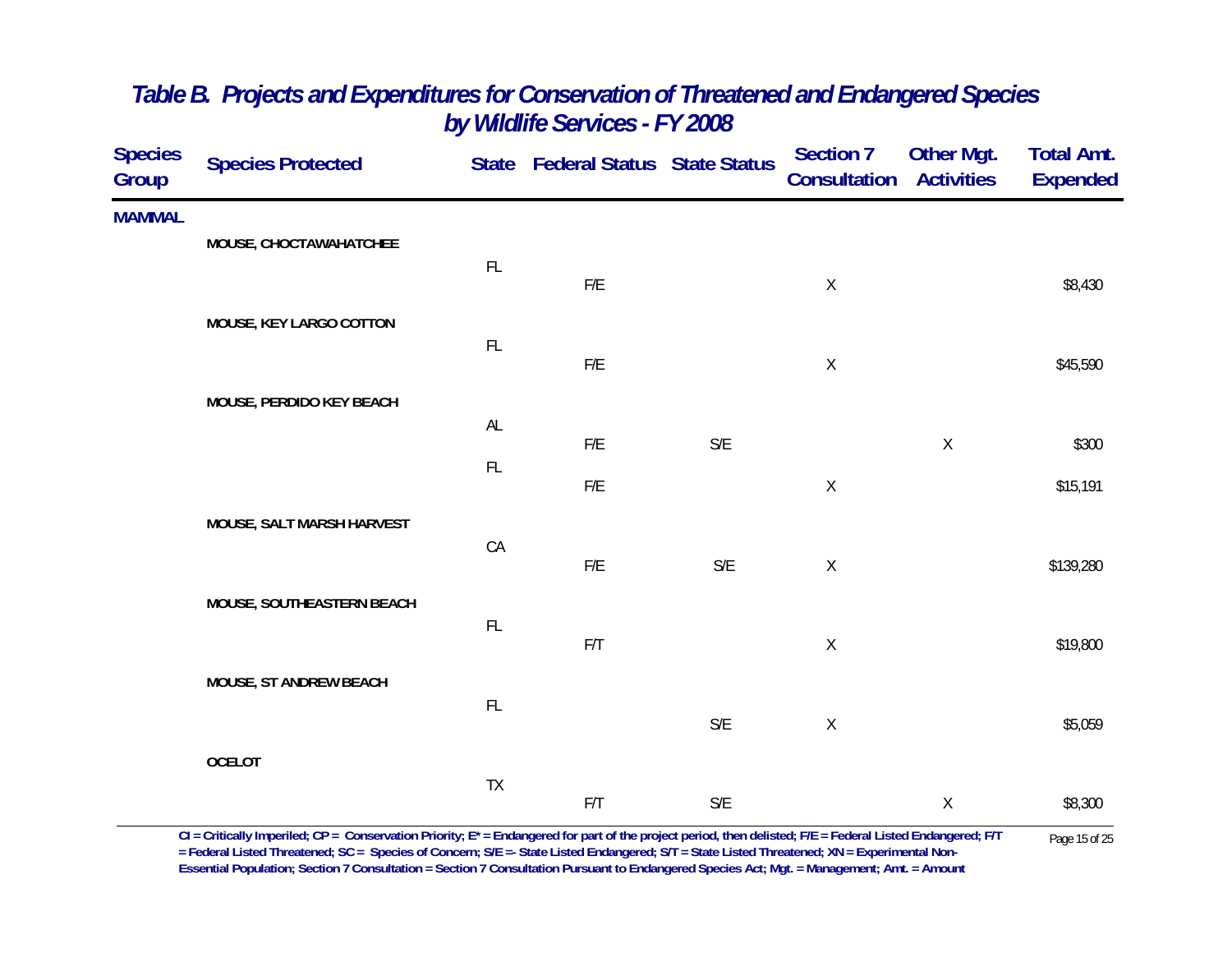| <b>Species</b><br>Group | <b>Species Protected</b>        |          | State Federal Status State Status |                         | <b>Section 7</b><br>Consultation | Other Mgt.<br><b>Activities</b> | <b>Total Amt.</b><br><b>Expended</b> |
|-------------------------|---------------------------------|----------|-----------------------------------|-------------------------|----------------------------------|---------------------------------|--------------------------------------|
| <b>MAMMAL</b>           |                                 |          |                                   |                         |                                  |                                 |                                      |
|                         | <b>OCELOT</b>                   |          |                                   |                         |                                  |                                 |                                      |
|                         | PRAIRIE DOG, UTAH               |          |                                   |                         |                                  |                                 |                                      |
|                         |                                 | UT       | F/T                               |                         | $\mathsf X$                      |                                 | \$5,000                              |
|                         | RABBIT, LOWER KEYS MARSH        |          |                                   |                         |                                  |                                 |                                      |
|                         |                                 | FL       | ${\sf F/E}$                       |                         | $\mathsf X$                      |                                 | \$40,000                             |
|                         | <b>RAT, SILVER RICE</b>         |          |                                   |                         |                                  |                                 |                                      |
|                         |                                 | FL       | F/E                               |                         | $\mathsf X$                      |                                 | \$25,287                             |
|                         |                                 |          |                                   |                         |                                  |                                 |                                      |
|                         | SHEEP, BIGHORN                  | CA       |                                   |                         |                                  |                                 |                                      |
|                         |                                 |          | F/E                               | $\mathsf{S}/\mathsf{E}$ | $\mathsf X$                      |                                 | \$233,685                            |
|                         | SQUIRREL, NORTHERN IDAHO GROUND |          |                                   |                         |                                  |                                 |                                      |
|                         |                                 | ID       | F/T                               | S/T                     | $\mathsf X$                      |                                 | \$2,750                              |
|                         | SQUIRREL, SOUTHERN IDAHO GROUND |          |                                   |                         |                                  |                                 |                                      |
|                         |                                 | $\sf ID$ |                                   |                         |                                  |                                 |                                      |
|                         |                                 |          | ${\sf F/C}$                       |                         | $\mathsf X$                      |                                 | \$173                                |
|                         | <b>WOLF, GRAY</b>               | $\sf ID$ |                                   |                         |                                  |                                 |                                      |
|                         |                                 |          | $\mathsf{F}/\mathsf{E}$           |                         | $\mathsf X$                      |                                 | \$2,898                              |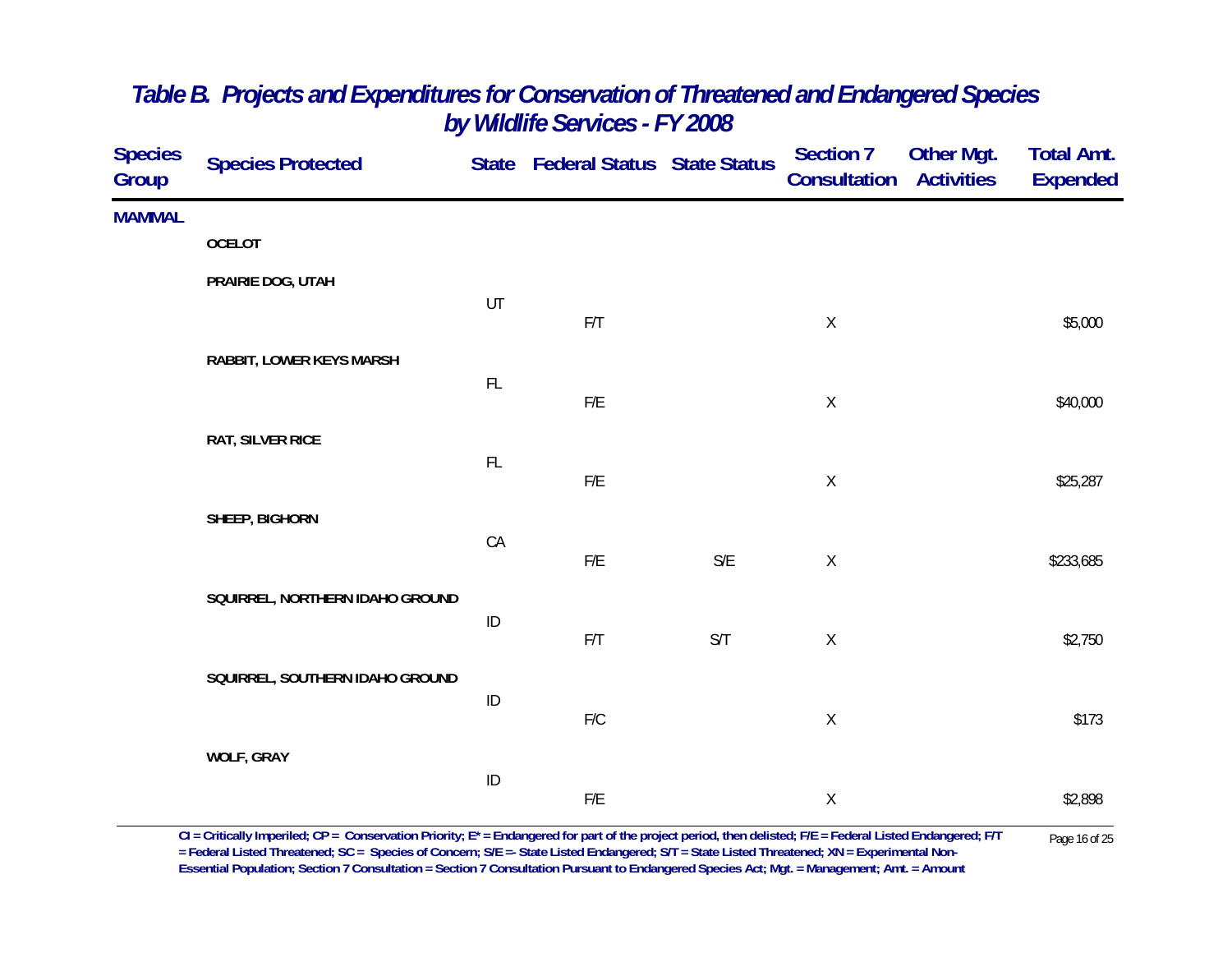| <b>Species</b><br>Group | <b>Species Protected</b>  |                                                                                                             | State Federal Status State Status |                         | <b>Section 7</b><br><b>Consultation</b> | Other Mgt.<br><b>Activities</b> | <b>Total Amt.</b><br><b>Expended</b> |
|-------------------------|---------------------------|-------------------------------------------------------------------------------------------------------------|-----------------------------------|-------------------------|-----------------------------------------|---------------------------------|--------------------------------------|
| <b>MAMMAL</b>           |                           |                                                                                                             |                                   |                         |                                         |                                 |                                      |
|                         | <b>WOLF, GRAY</b>         |                                                                                                             |                                   |                         |                                         |                                 |                                      |
|                         |                           | $\sf ID$                                                                                                    |                                   |                         |                                         |                                 |                                      |
|                         |                           |                                                                                                             | F/XN<br>F/E                       |                         |                                         | $\mathsf X$<br>$\mathsf X$      | \$42,357<br>\$10,469                 |
|                         |                           |                                                                                                             | F/XN                              |                         | $\mathsf X$                             |                                 | \$526,808                            |
|                         |                           | $\mathsf{MI}% _{T}=\mathsf{M}_{T}\!\left( a,b\right) ,\ \mathsf{M}_{T}=\mathsf{M}_{T}\!\left( a,b\right) ,$ |                                   |                         |                                         |                                 |                                      |
|                         |                           |                                                                                                             | $F/E^*$                           | $\mathsf{S}/\mathsf{T}$ | $\mathsf X$                             |                                 | \$118,666                            |
|                         |                           | <b>MN</b>                                                                                                   |                                   |                         |                                         |                                 |                                      |
|                         |                           |                                                                                                             | F/T beg                           | ${\sf S/SC}$            | $\mathsf X$                             |                                 | \$480,000                            |
|                         |                           | MT                                                                                                          | ${\sf F/E}$                       | ${\sf S/SC}$            | $\mathsf X$                             | $\mathsf X$                     | \$66,975                             |
|                         |                           |                                                                                                             | F/XN                              | ${\sf S/SC}$            | $\mathsf X$                             | $\mathsf X$                     | \$282,571                            |
|                         |                           | $\sf ND$                                                                                                    |                                   |                         |                                         |                                 |                                      |
|                         |                           |                                                                                                             | ${\sf F/E}$                       | ${\sf S/SC}$            |                                         | $\mathsf X$                     | \$450                                |
|                         |                           | ${\sf OR}$                                                                                                  | F/E                               |                         |                                         | $\mathsf X$                     | \$8,000                              |
|                         |                           | UT                                                                                                          |                                   |                         |                                         |                                 |                                      |
|                         |                           |                                                                                                             | F/E                               |                         | $\mathsf X$                             |                                 | \$5,000                              |
|                         |                           | WI                                                                                                          |                                   |                         |                                         |                                 |                                      |
|                         |                           |                                                                                                             | ${\sf F/E}$                       | Protect                 | $\mathsf X$                             |                                 | \$295,763                            |
|                         |                           | <b>WY</b>                                                                                                   | F/XN                              | TGA/P                   | $\mathsf X$                             |                                 | \$212,130                            |
|                         | <b>WOLF, MEXICAN GRAY</b> |                                                                                                             |                                   |                         |                                         |                                 |                                      |
|                         |                           | $\mathsf{A}\mathsf{Z}$                                                                                      |                                   |                         |                                         |                                 |                                      |
|                         |                           |                                                                                                             | F/E XN                            |                         |                                         |                                 | \$96,506                             |
|                         |                           | $\mathsf{N}\mathsf{M}$                                                                                      |                                   |                         |                                         |                                 |                                      |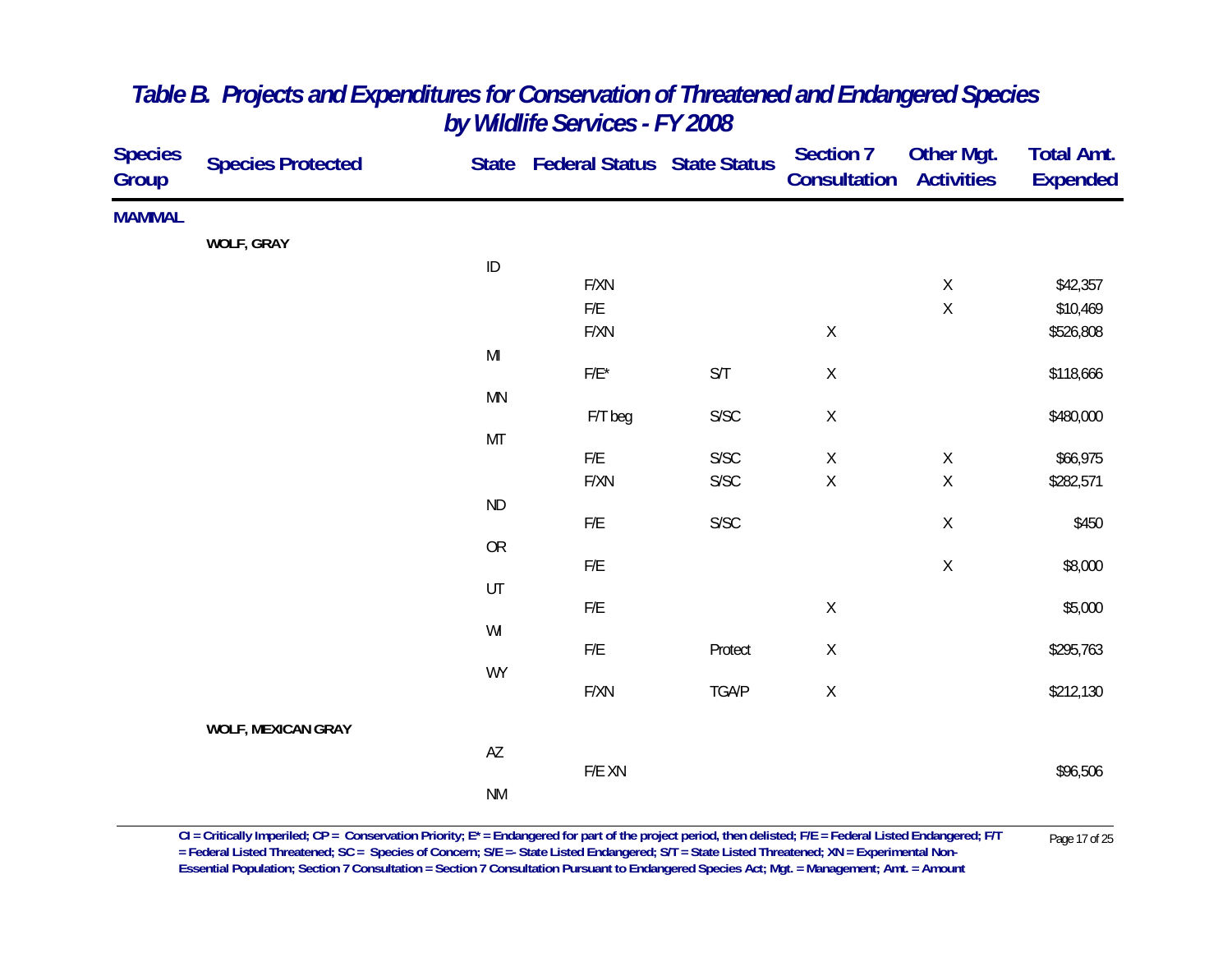| <b>Species Protected</b>      |                                                        |                                                                                 |                         | <b>Section 7</b>                  | <b>Other Mgt.</b><br><b>Activities</b> | <b>Total Amt.</b><br><b>Expended</b> |
|-------------------------------|--------------------------------------------------------|---------------------------------------------------------------------------------|-------------------------|-----------------------------------|----------------------------------------|--------------------------------------|
|                               |                                                        |                                                                                 |                         |                                   |                                        |                                      |
|                               |                                                        |                                                                                 |                         |                                   |                                        |                                      |
|                               |                                                        | F/XN                                                                            | $\mathsf{S}/\mathsf{E}$ | $\mathsf X$                       |                                        | \$90,000                             |
| WOODRAT, KEY LARGO            |                                                        |                                                                                 |                         |                                   |                                        |                                      |
|                               |                                                        | F/E                                                                             |                         | $\mathsf X$                       |                                        | \$36,787                             |
|                               |                                                        |                                                                                 |                         |                                   |                                        |                                      |
|                               |                                                        |                                                                                 |                         |                                   |                                        |                                      |
|                               |                                                        | F/E                                                                             |                         | $\mathsf X$                       |                                        | \$1,160                              |
| ACHYRANTHES SPLENDENS ROTUNDA |                                                        |                                                                                 |                         |                                   |                                        |                                      |
|                               |                                                        | F/E                                                                             |                         | $\mathsf X$                       |                                        | \$1,160                              |
| ANISE, FLORIDA                |                                                        |                                                                                 |                         |                                   |                                        |                                      |
|                               |                                                        |                                                                                 | S/T                     | $\mathsf X$                       |                                        | \$28,000                             |
| <b>BEARGRASS, BRITTON'S</b>   |                                                        |                                                                                 |                         |                                   |                                        |                                      |
|                               |                                                        | F/E                                                                             |                         | $\mathsf X$                       |                                        | \$28,000                             |
| <b>BEAUTY, HARPER'S</b>       |                                                        |                                                                                 |                         |                                   |                                        |                                      |
|                               | FL                                                     | F/E                                                                             |                         | $\mathsf X$                       |                                        | \$21,500                             |
|                               | <b>WOLF, MEXICAN GRAY</b><br><b>ABUTILON MENZIESII</b> | <b>NM</b><br>FL<br>$\mathsf{H}\mathsf{I}$<br>$\mathsf{H}\mathsf{I}$<br>FL<br>FL |                         | State Federal Status State Status |                                        | Consultation                         |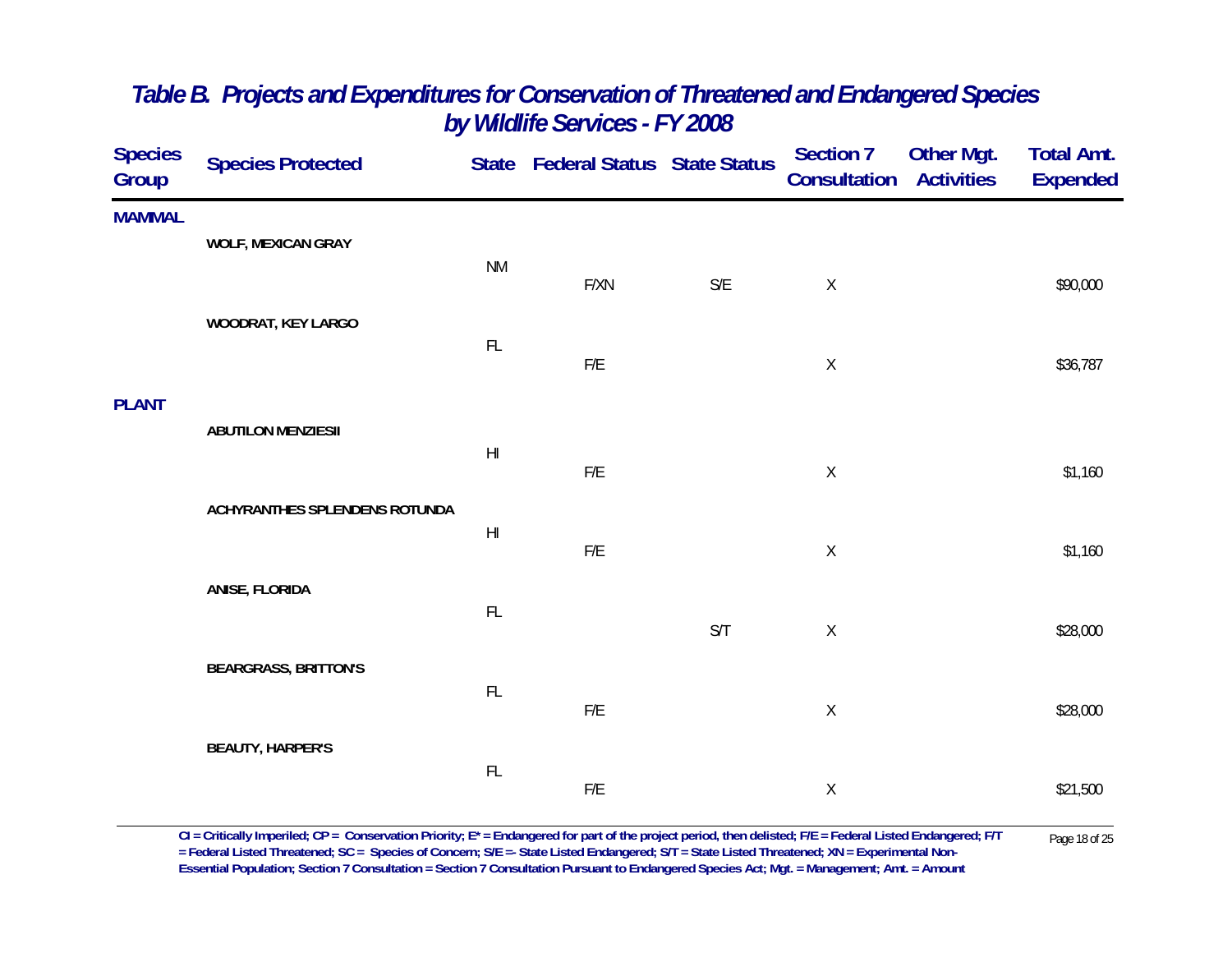| <b>Species</b><br><b>Group</b> | <b>Species Protected</b>         |                                   | State Federal Status State Status |                         | Section 7<br><b>Consultation Activities</b> | <b>Other Mgt.</b> | <b>Total Amt.</b><br><b>Expended</b> |
|--------------------------------|----------------------------------|-----------------------------------|-----------------------------------|-------------------------|---------------------------------------------|-------------------|--------------------------------------|
| <b>PLANT</b>                   | <b>BONAMIA, FLORIDA</b>          |                                   |                                   |                         |                                             |                   |                                      |
|                                |                                  | FL                                | F/T                               |                         | $\mathsf X$                                 |                   | \$19,500                             |
|                                | BUTTERWART, UNNAMED              | FL                                |                                   |                         |                                             |                   |                                      |
|                                |                                  |                                   |                                   | S/T                     | $\mathsf{X}$                                |                   | \$8,500                              |
|                                | <b>CENTAURIUM SEBAEOIDES</b>     | H <sub>l</sub>                    | F/E                               |                         | $\mathsf X$                                 |                   | \$1,160                              |
|                                | CHAMAESYCE CLEASTROOIDES KAENANA |                                   |                                   |                         |                                             |                   |                                      |
|                                |                                  | $\mathsf{H}\mathsf{I}$            | F/E                               |                         | $\mathsf X$                                 |                   | \$1,160                              |
|                                | CLADONIA, FLORIDA PERFORATE      | $\mathsf{FL}$                     |                                   |                         |                                             |                   |                                      |
|                                | <b>CLOVER, LEAFY PRAIRIE</b>     |                                   | ${\sf F/E}$                       |                         | $\mathsf X$                                 |                   | \$34,000                             |
|                                |                                  | $\ensuremath{\mathsf{IL}}\xspace$ | ${\sf F/E}$                       | $\mathsf{S}/\mathsf{E}$ | $\mathsf X$                                 |                   | \$4,810                              |
|                                | <b>CYPERUS TRACHYSANTHOS</b>     | $\mathsf{H}\mathsf{I}$            |                                   |                         |                                             |                   |                                      |
|                                |                                  |                                   | F/E                               |                         | $\mathsf X$                                 |                   | \$1,160                              |

**HIBISCUS BRACKENRIDGEI MOKULEIANUS**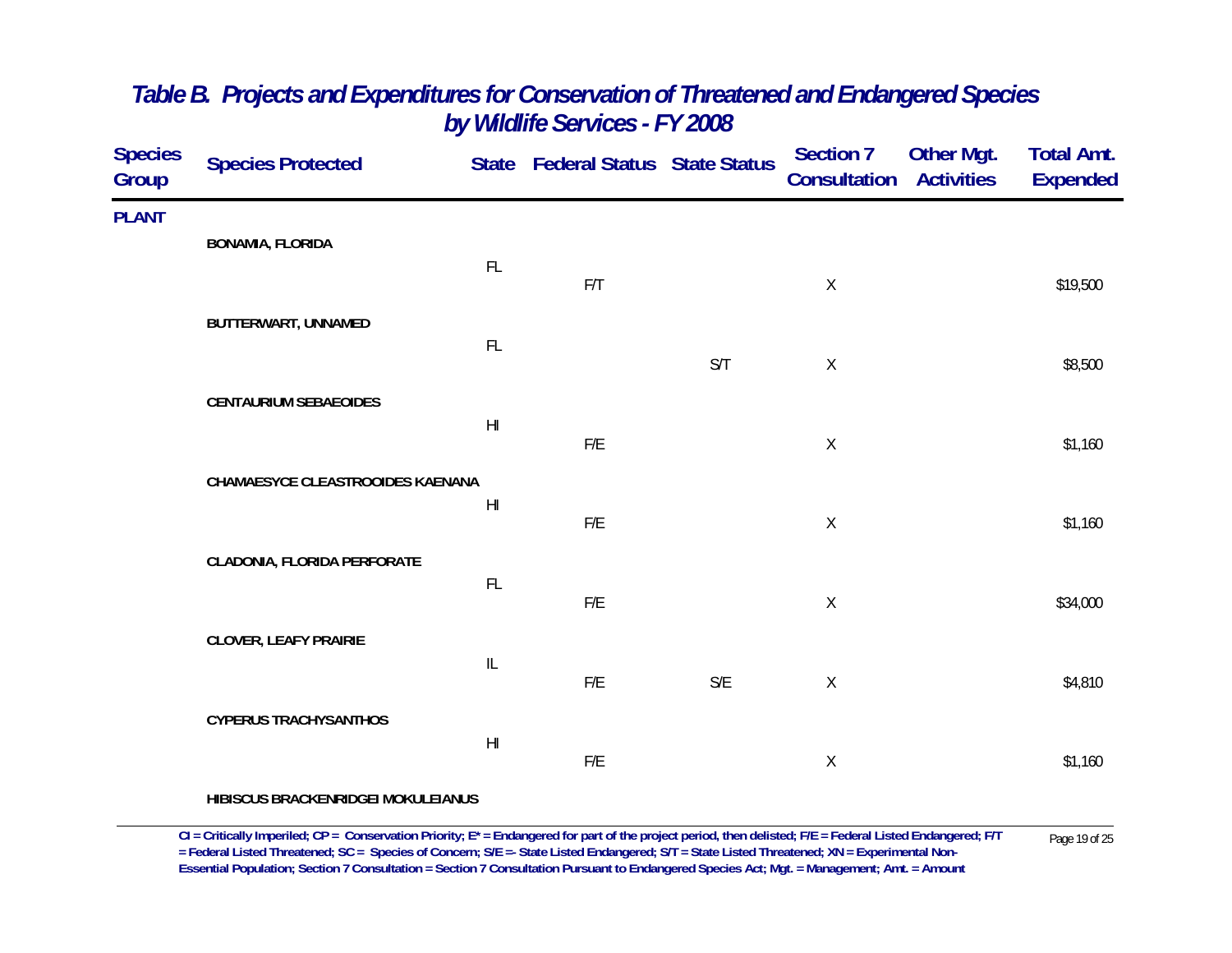| <b>Species</b><br>Group | <b>Species Protected</b>           |                        | State Federal Status State Status |     | <b>Section 7</b><br><b>Consultation Activities</b> | <b>Other Mgt.</b> | <b>Total Amt.</b><br><b>Expended</b> |
|-------------------------|------------------------------------|------------------------|-----------------------------------|-----|----------------------------------------------------|-------------------|--------------------------------------|
| <b>PLANT</b>            | HIBISCUS BRACKENRIDGEI MOKULEIANUS |                        |                                   |     |                                                    |                   |                                      |
|                         |                                    | $\mathsf{H}\mathsf{I}$ | F/E                               |     | $\mathsf X$                                        |                   | \$1,160                              |
|                         | LEAD-PLANT, CRENULATE              | $\mathsf{FL}$          |                                   |     |                                                    |                   |                                      |
|                         | LILY, CATESBY'S                    |                        | ${\sf F/E}$                       |     | $\mathsf X$                                        |                   | \$11,000                             |
|                         |                                    | $\mathsf{FL}$          |                                   | S/T | $\mathsf X$                                        |                   | \$22,500                             |
|                         | <b>MINT, SCRUB</b>                 |                        |                                   |     |                                                    |                   |                                      |
|                         |                                    | $\mathsf{FL}$          | $\mathsf{F}/\mathsf{E}$           |     | $\mathsf X$                                        |                   | \$13,500                             |
|                         | NOTOTRICIUM HUMILE                 | $\mathsf{H}\mathsf{I}$ | ${\sf F/E}$                       |     | $\mathsf X$                                        |                   | \$1,160                              |
|                         | ORCHID, SOUTHERN YELLOW FRINGELES  |                        |                                   |     |                                                    |                   |                                      |
|                         |                                    | $\mathsf{FL}$          |                                   | S/T | $\mathsf X$                                        |                   | \$22,500                             |
|                         | PANICUM FAURIEI CARTERI            | $\mathsf{H}\mathsf{I}$ |                                   |     |                                                    |                   |                                      |
|                         | PINKROOT, GENTIAN                  |                        | ${\sf F/E}$                       |     | $\mathsf X$                                        |                   | \$1,160                              |

CI = Critically Imperiled; CP = Conservation Priority; E\* = Endangered for part of the project period, then delisted; F/E = Federal Listed Endangered; F/T Page 20 of 25<br>= Federal Listed Threatened; SC = Species of Concern **Essential Population; Section 7 Consultation = Section 7 Consultation Pursuant to Endangered Species Act; Mgt. = Management; Amt. = Amount**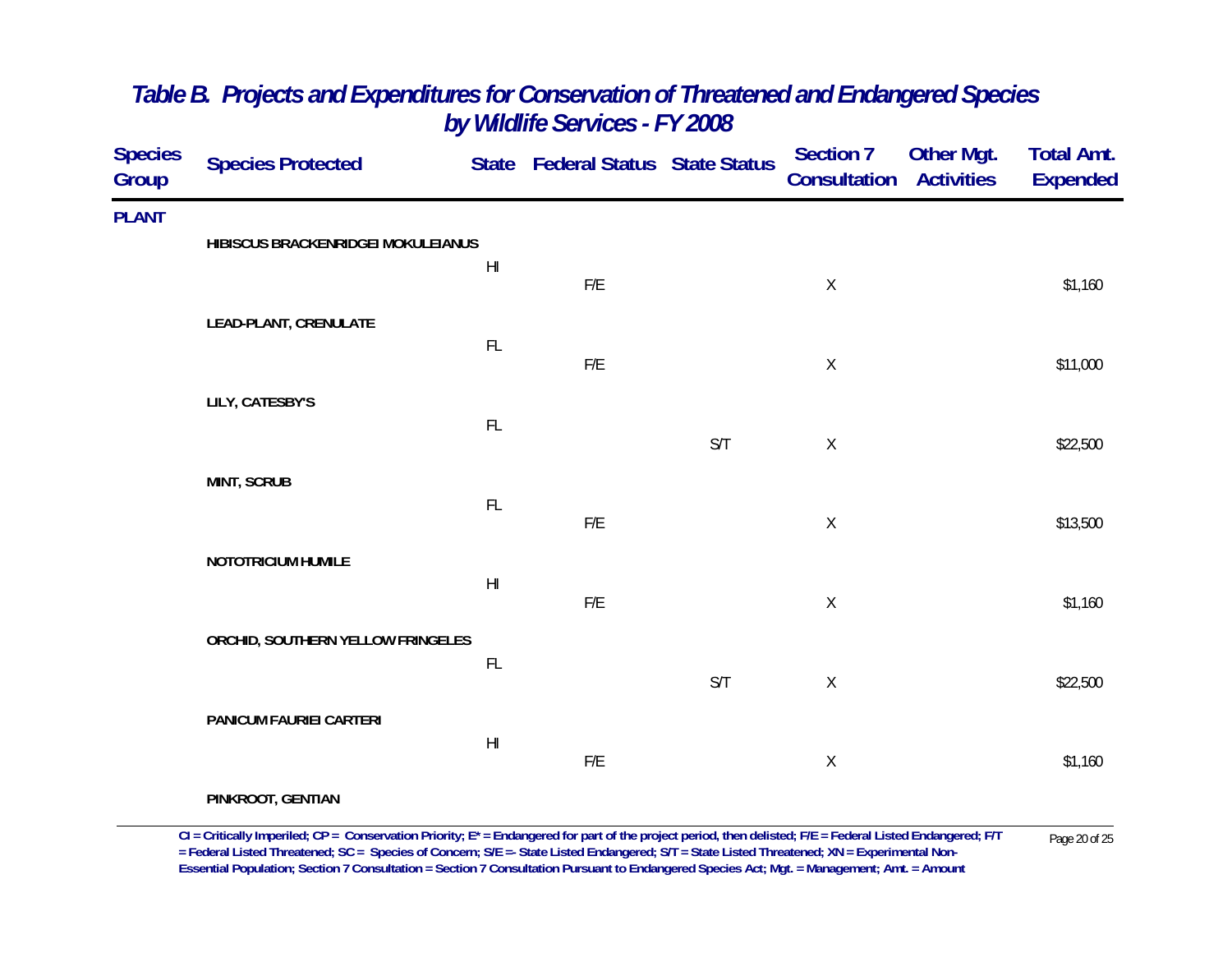| <b>Species</b><br>Group | <b>Species Protected</b>         |               | State Federal Status State Status |                         | <b>Section 7</b><br>Consultation | <b>Other Mgt.</b><br><b>Activities</b> | <b>Total Amt.</b><br><b>Expended</b> |
|-------------------------|----------------------------------|---------------|-----------------------------------|-------------------------|----------------------------------|----------------------------------------|--------------------------------------|
| <b>PLANT</b>            |                                  |               |                                   |                         |                                  |                                        |                                      |
|                         | PINKROOT, GENTIAN                | FL            | F/E                               |                         | $\mathsf X$                      |                                        | \$20,000                             |
|                         | PITCHER PLANT, ALABAMA CANEBRAKE | $\mathsf{AL}$ |                                   |                         |                                  |                                        |                                      |
|                         | PITCHER PLANT, PARROT            |               | $\mathsf{F}/\mathsf{E}$           | S/E                     |                                  | $\mathsf X$                            | \$455                                |
|                         |                                  | FL            |                                   | S/T                     | $\mathsf X$                      |                                        | \$43,500                             |
|                         | PITCHER PLANT, SWEET             | $\mathsf{FL}$ |                                   |                         |                                  |                                        |                                      |
|                         | PLUM, SCRUB                      |               |                                   | $\mathsf{S}/\mathsf{E}$ | $\mathsf X$                      |                                        | \$43,500                             |
|                         |                                  | $\mathsf{FL}$ | $\mathsf{F}/\mathsf{E}$           |                         | $\mathsf X$                      |                                        | \$15,000                             |
|                         | RHODODENDRON, CHAPMAN            | $\mathsf{FL}$ |                                   |                         |                                  |                                        |                                      |
|                         | ROSEMARY, APALACHICOLA           |               | F/E                               |                         | $\mathsf X$                      |                                        | \$25,500                             |
|                         |                                  | $\mathsf{FL}$ | $\mathsf{F}/\mathsf{E}$           |                         | $\mathsf X$                      |                                        | \$24,000                             |
|                         | <b>SANDLACE</b>                  |               |                                   |                         |                                  |                                        |                                      |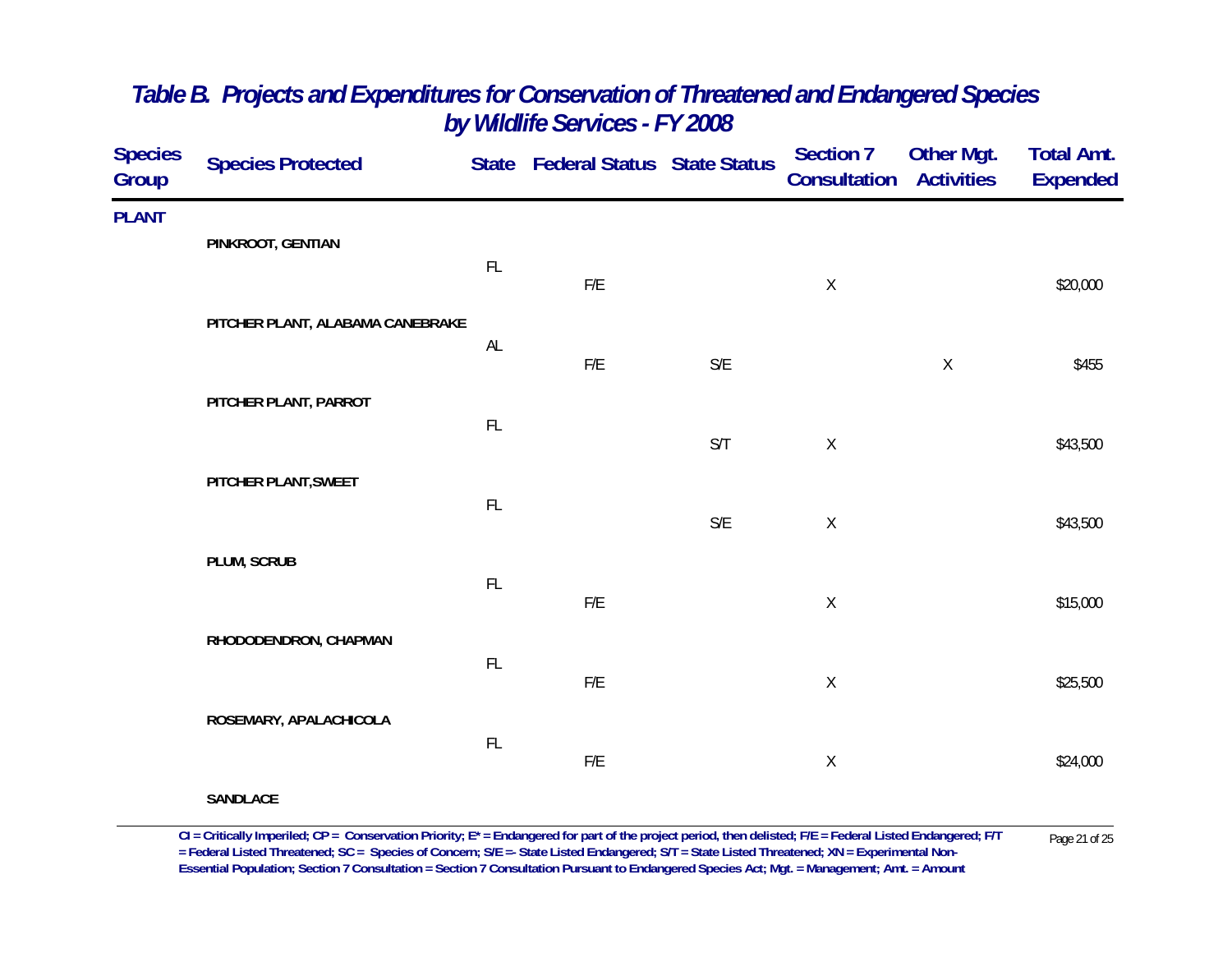| Species<br>Group | <b>Species Protected</b> |                        | State Federal Status State Status |     | Section 7<br><b>Consultation Activities</b> | <b>Other Mgt.</b> | <b>Total Amt.</b><br><b>Expended</b> |
|------------------|--------------------------|------------------------|-----------------------------------|-----|---------------------------------------------|-------------------|--------------------------------------|
| <b>PLANT</b>     |                          |                        |                                   |     |                                             |                   |                                      |
|                  | SANDLACE                 | FL                     | F/E                               |     | $\mathsf X$                                 |                   | \$17,500                             |
|                  | <b>SCAEVOLA CORIACEA</b> | $\mathsf{H}\mathsf{I}$ | F/E                               |     | $\mathsf X$                                 |                   | \$1,160                              |
|                  | SCHIEDEA KEALIAE         |                        |                                   |     |                                             |                   |                                      |
|                  |                          | $\mathsf{H}\mathsf{I}$ | F/E                               |     | $\mathsf X$                                 |                   | \$1,160                              |
|                  | SERIANTHES NELSONII      | GU                     |                                   |     |                                             |                   |                                      |
|                  |                          |                        | F/E                               |     |                                             | $\mathsf X$       | $$0$$                                |
|                  | SESBANIA TOMENTOSA       | $\mathsf{H}\mathsf{I}$ | ${\sf F/E}$                       |     | $\mathsf X$                                 |                   | \$1,160                              |
|                  | SNAKEROOT                |                        |                                   |     |                                             |                   |                                      |
|                  |                          | FL                     | ${\sf F/E}$                       |     | $\mathsf X$                                 |                   | \$23,000                             |
|                  | SUNDEW, WATER            | FL                     |                                   |     |                                             |                   |                                      |
|                  | TODDEVA ELODIDA          |                        |                                   | S/T | $\mathsf X$                                 |                   | \$25,500                             |

**TORREYA, FLORIDA**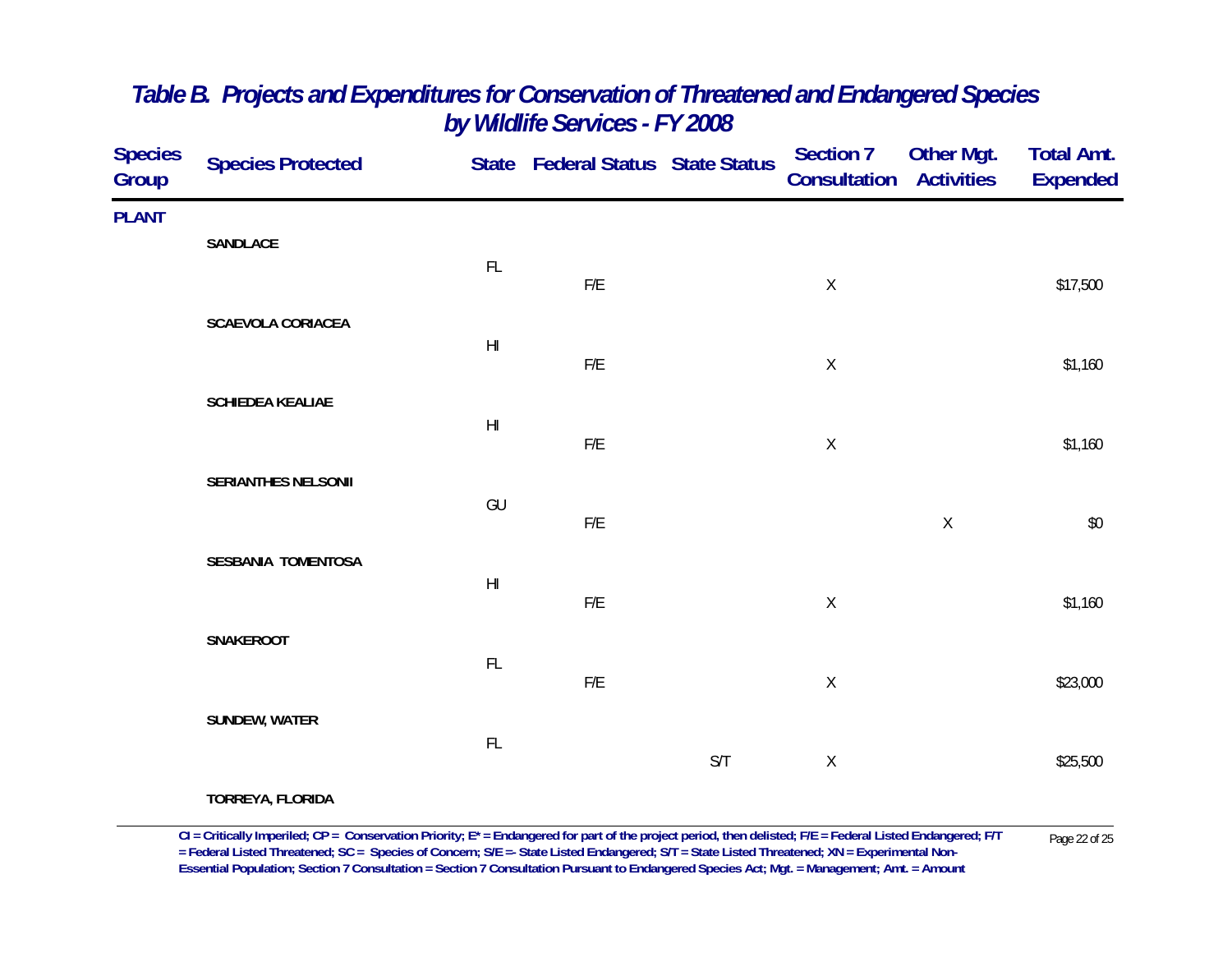| <b>Species</b><br>Group | <b>Species Protected</b>      |               | State Federal Status State Status |                         | Section 7<br>Consultation | <b>Other Mgt.</b><br><b>Activities</b> | <b>Total Amt.</b><br><b>Expended</b> |
|-------------------------|-------------------------------|---------------|-----------------------------------|-------------------------|---------------------------|----------------------------------------|--------------------------------------|
| <b>PLANT</b>            | TORREYA, FLORIDA              |               |                                   |                         |                           |                                        |                                      |
|                         |                               | $\mathsf{FL}$ | F/E                               |                         | $\mathsf X$               |                                        | \$16,700                             |
|                         | WIREWEED                      | $\mathsf{FL}$ |                                   |                         |                           |                                        |                                      |
|                         | YELLOW-EYED GRASS, HARPER'S   |               | ${\sf F/E}$                       |                         | $\mathsf X$               |                                        | \$30,000                             |
|                         |                               | $\mathsf{FL}$ |                                   | S/T                     | $\mathsf X$               |                                        | \$2,650                              |
|                         | YELLOW-EYED GRASS, KARST POND | FL            |                                   |                         |                           |                                        |                                      |
|                         |                               |               |                                   | $\mathsf{S}/\mathsf{E}$ | $\mathsf X$               |                                        | \$12,500                             |
| <b>REPTILE</b>          | <b>IGUANA, CUBAN GROUND</b>   |               |                                   |                         |                           |                                        |                                      |
|                         |                               | CU            | F/T                               |                         | $\mathsf X$               |                                        | \$12,000                             |
|                         | <b>SEA TURTLE, GREEN</b>      | FL            |                                   |                         |                           |                                        |                                      |
|                         |                               | GU            | F/E<br>F/E                        |                         | $\mathsf X$               | $\mathsf X$                            | \$4,500<br>\$0                       |
|                         |                               | ${\sf NC}$    | F/T                               |                         | $\mathsf X$               | $\mathsf X$                            | \$1,807                              |
|                         |                               |               |                                   |                         |                           |                                        |                                      |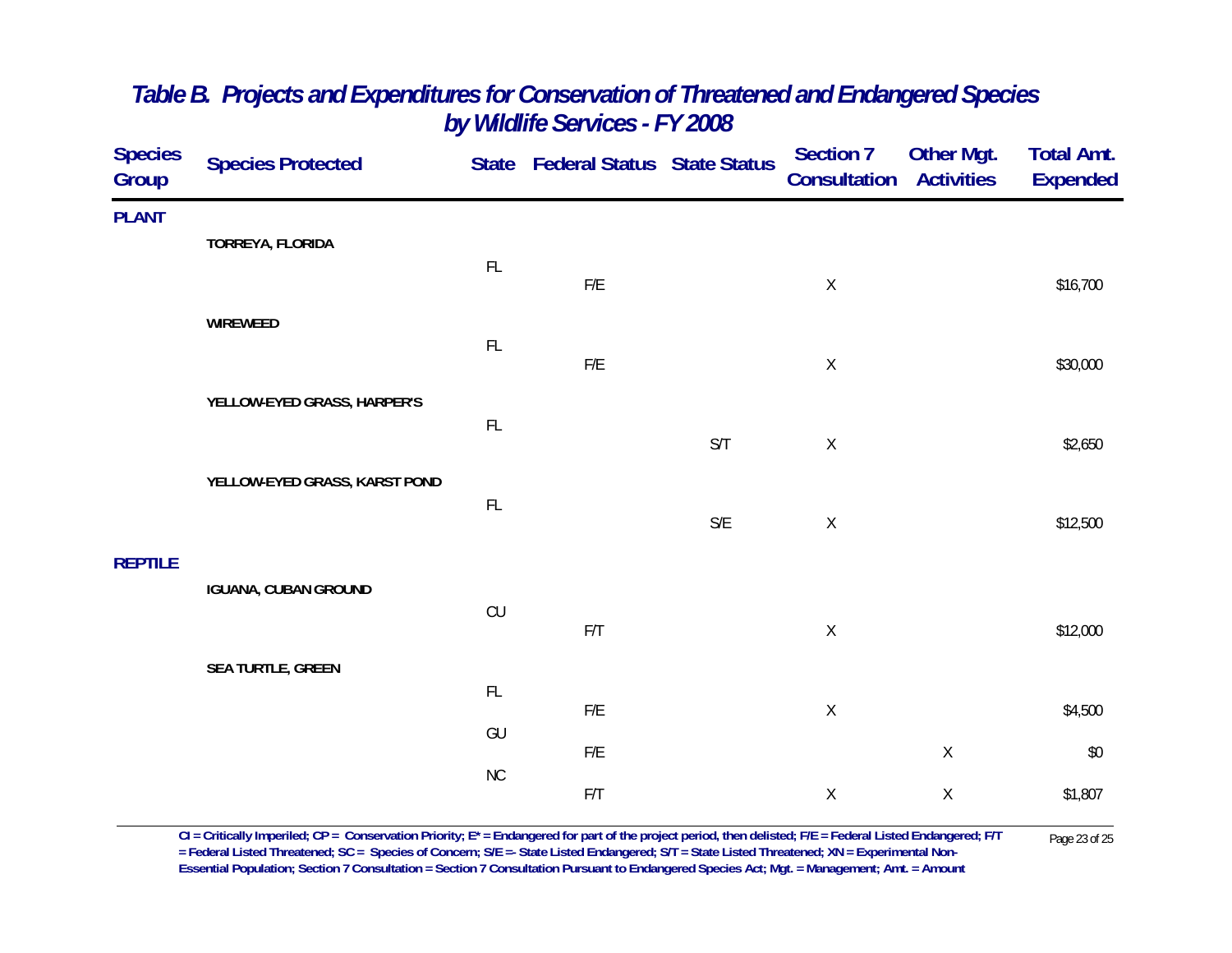| <b>Species</b><br><b>Group</b> | <b>Species Protected</b>  |               | State Federal Status State Status |                         | <b>Section 7</b><br>Consultation | Other Mgt.<br><b>Activities</b> | <b>Total Amt.</b><br><b>Expended</b> |
|--------------------------------|---------------------------|---------------|-----------------------------------|-------------------------|----------------------------------|---------------------------------|--------------------------------------|
| <b>REPTILE</b>                 |                           |               |                                   |                         |                                  |                                 |                                      |
|                                | SEA TURTLE, GREEN         |               |                                   |                         |                                  |                                 |                                      |
|                                | SEA TURTLE, HAWKSBILL     |               |                                   |                         |                                  |                                 |                                      |
|                                |                           | FL            | F/E                               |                         | $\mathsf X$                      |                                 | \$4,500                              |
|                                |                           | NC            |                                   |                         |                                  |                                 |                                      |
|                                |                           |               | F/E                               |                         | $\mathsf X$                      | $\mathsf X$                     | \$1,807                              |
|                                | SEA TURTLE, KEMP'S RIDLEY | $\mathsf{FL}$ |                                   |                         |                                  |                                 |                                      |
|                                |                           |               | F/E                               |                         | $\mathsf X$                      |                                 | \$6,500                              |
|                                |                           | <b>NC</b>     | F/E                               |                         | $\mathsf X$                      | $\mathsf X$                     | \$1,807                              |
|                                |                           | TX            |                                   |                         |                                  |                                 |                                      |
|                                |                           |               | F/E                               | $\mathsf{S}/\mathsf{E}$ | $\mathsf X$                      |                                 | \$9,574                              |
|                                | SEA TURTLE, LEATHERBACK   | $\mathsf{FL}$ |                                   |                         |                                  |                                 |                                      |
|                                |                           |               | F/E                               |                         | $\mathsf X$                      |                                 | \$10,300                             |
|                                |                           | NC            | F/E                               |                         | $\mathsf X$                      | $\mathsf X$                     | \$1,807                              |
|                                | SEA TURTLE, LOGGERHEAD    |               |                                   |                         |                                  |                                 |                                      |
|                                |                           | FL            |                                   |                         |                                  |                                 |                                      |
|                                |                           | NC            | F/T                               |                         | $\mathsf X$                      |                                 | \$58,587                             |
|                                |                           |               | F/T                               |                         | $\mathsf X$                      | $\mathsf X$                     | \$1,807                              |
|                                |                           | SC            |                                   |                         |                                  |                                 |                                      |